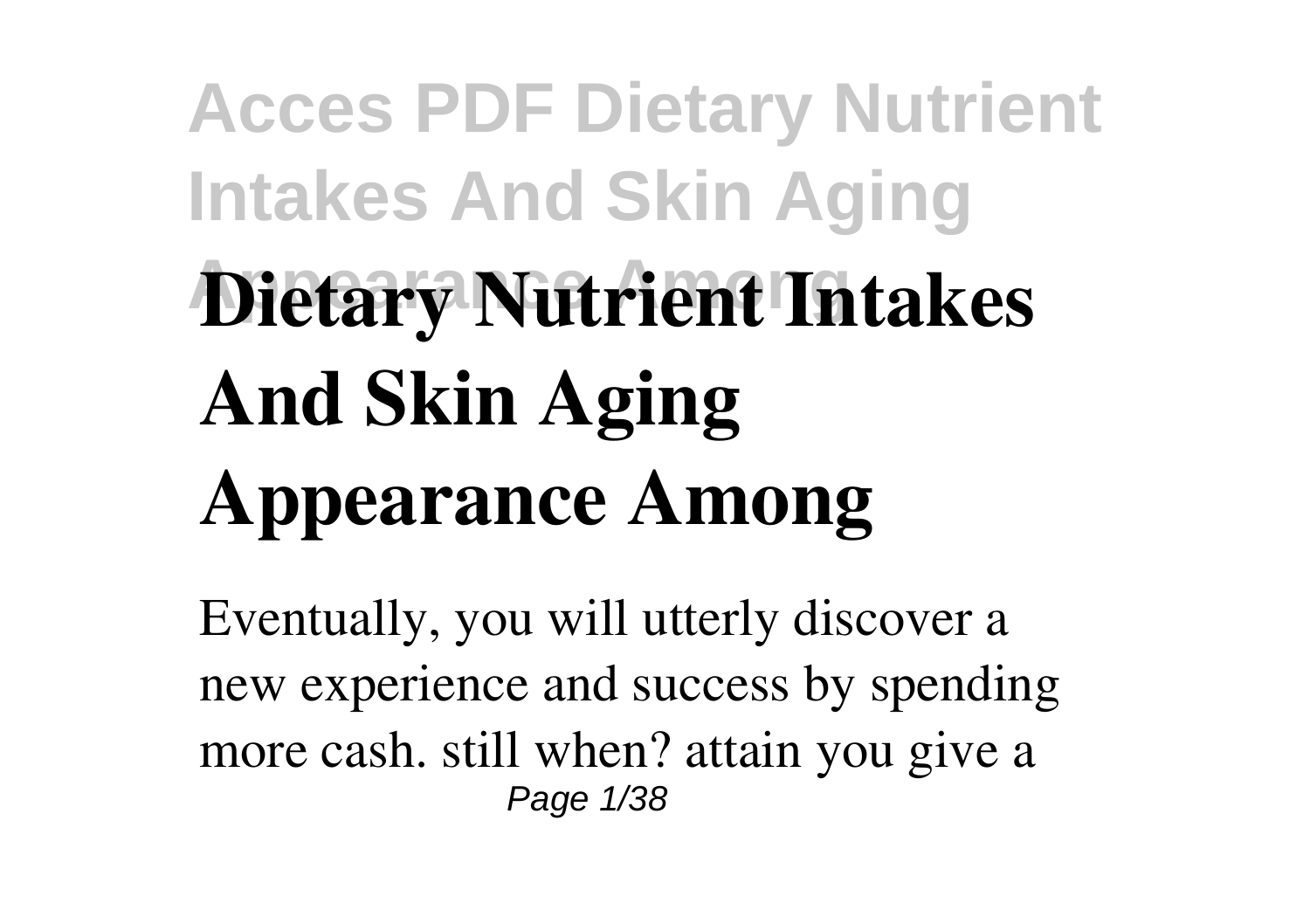**Acces PDF Dietary Nutrient Intakes And Skin Aging** positive response that you require to acquire those all needs subsequently having significantly cash? Why don't you try to get something basic in the beginning? That's something that will lead you to understand even more as regards the globe, experience, some places, next history, amusement, and a lot more? Page 2/38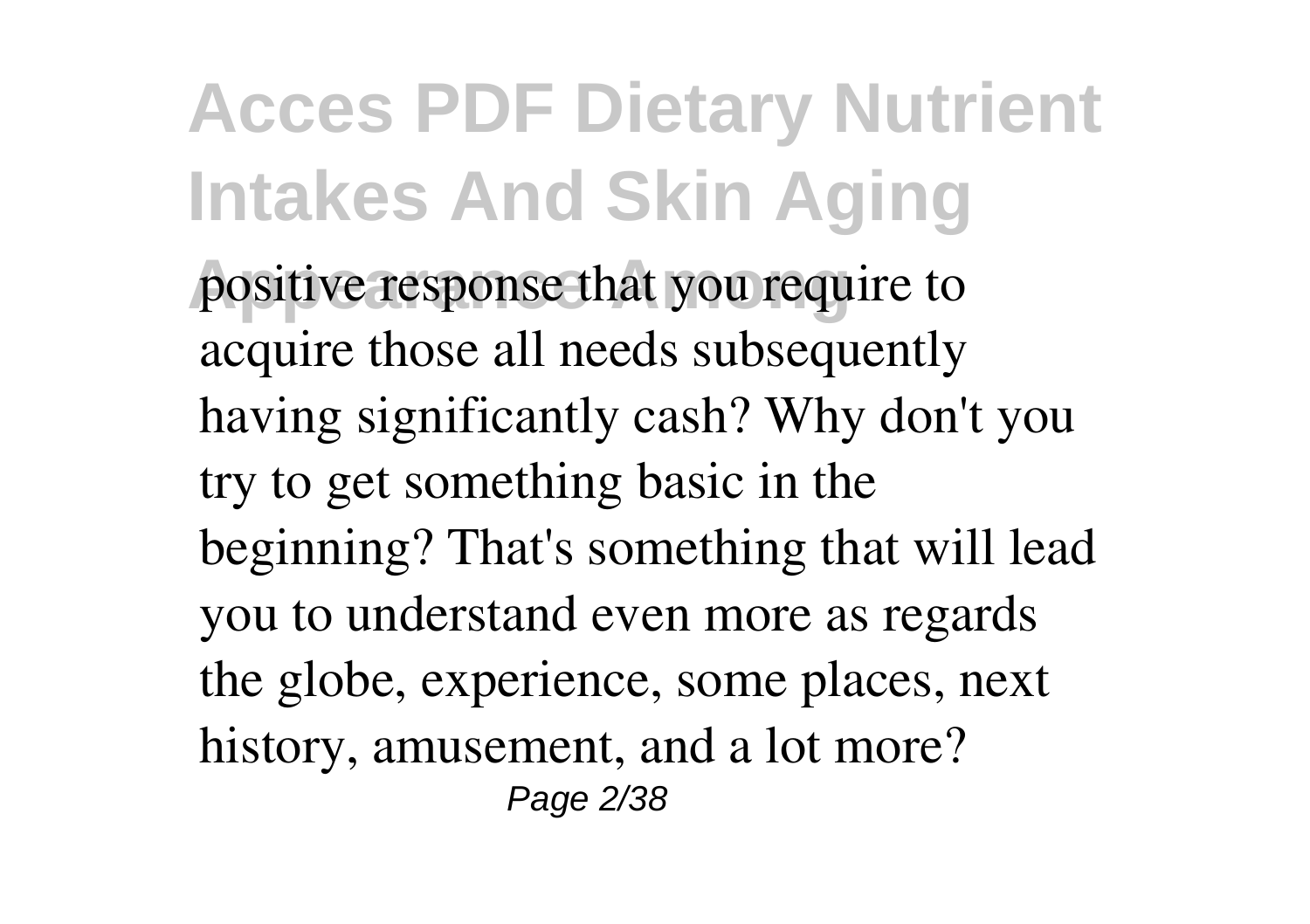**Acces PDF Dietary Nutrient Intakes And Skin Aging Appearance Among** It is your unconditionally own time to con reviewing habit. in the midst of guides you could enjoy now is **dietary nutrient intakes and skin aging appearance among** below.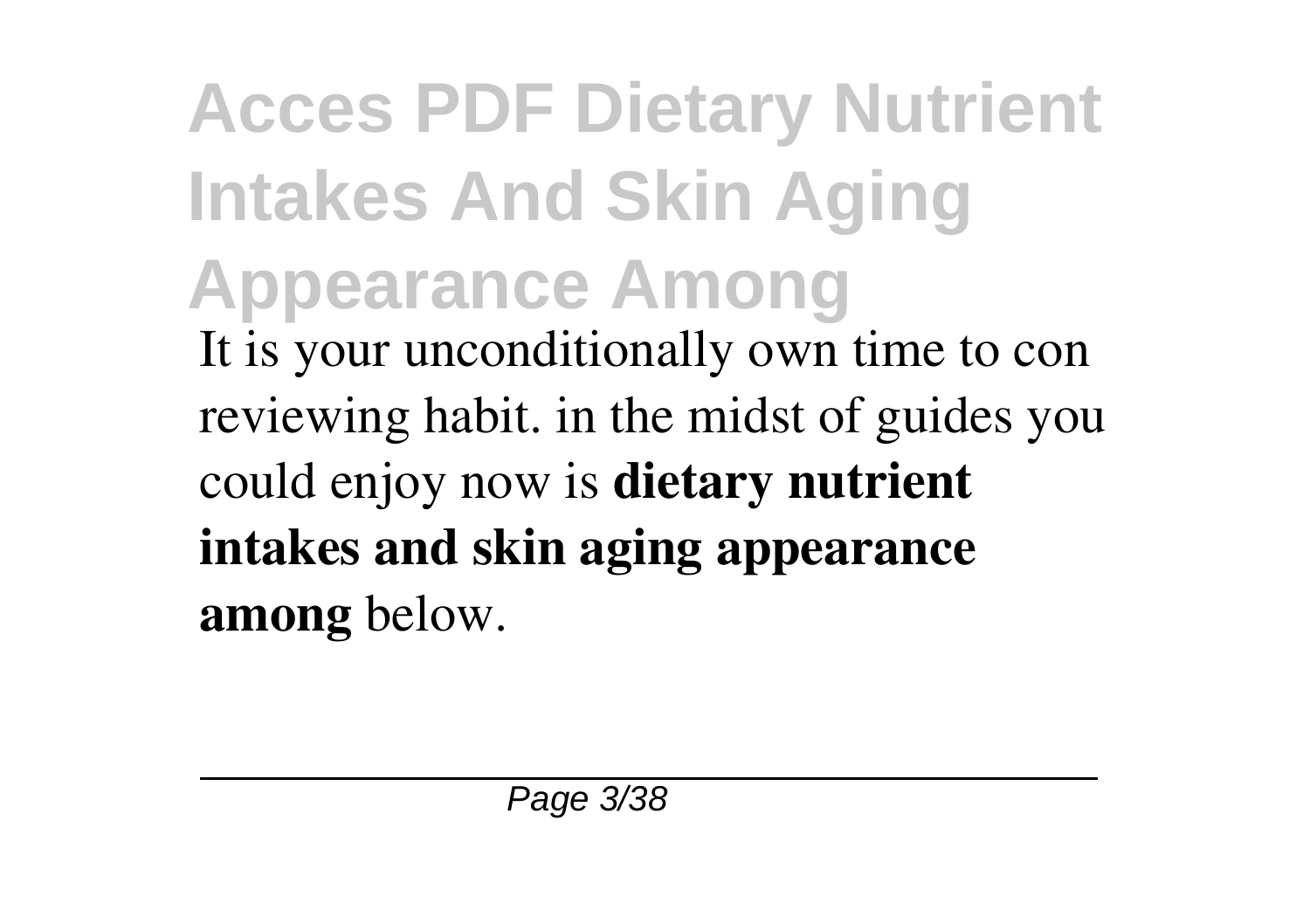Dietary nutrient intakes and skin-aging appearance among Things To Know Before You Get This

The 10-Second Trick For Dietary nutrient intakes and skin-aging appearance among What Dermatologists Want You To Eat For Glowy Skin | Dr Sam Bunting *Nutrition: dietary reference values* ACNE Page 4/38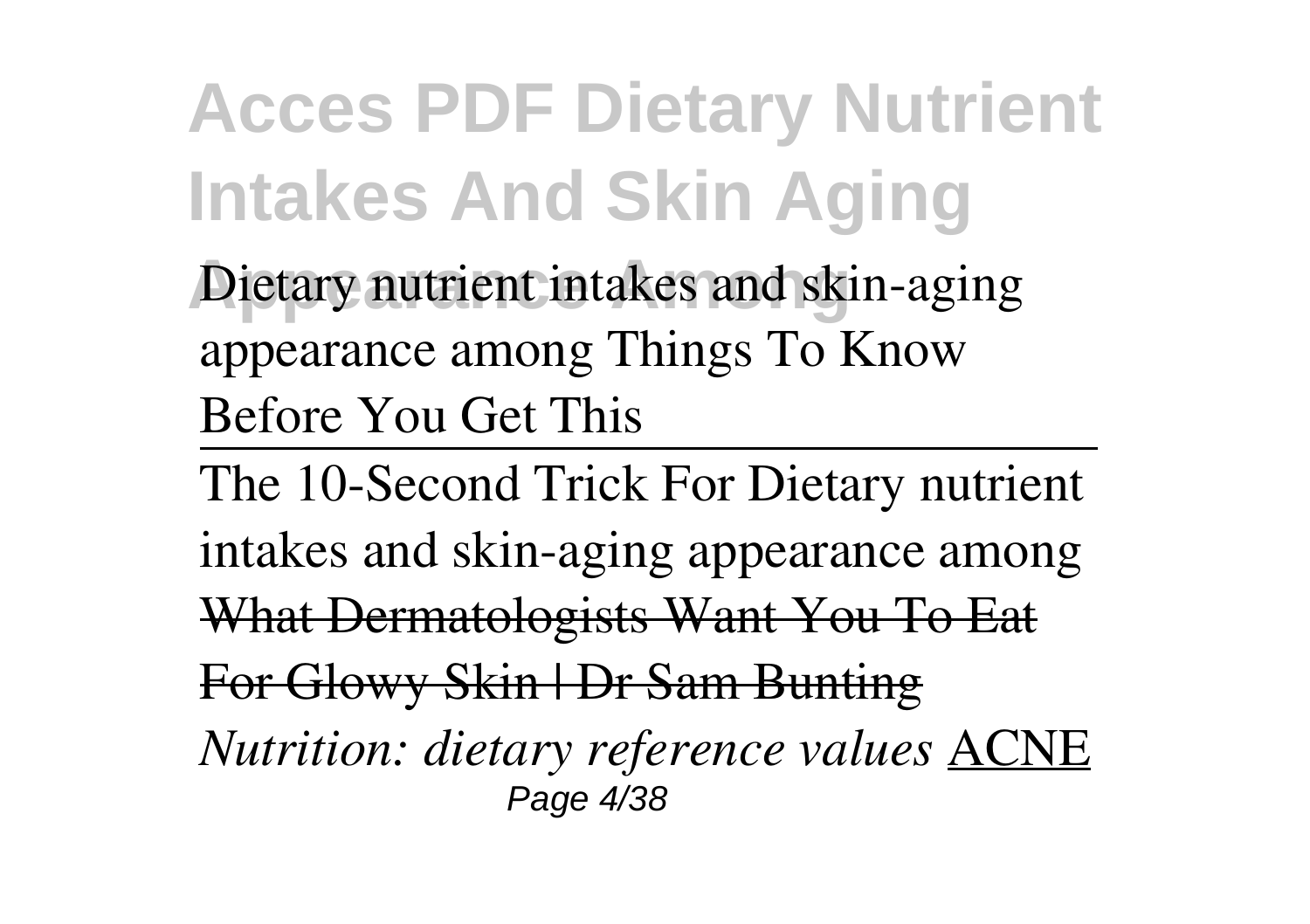**Acces PDF Dietary Nutrient Intakes And Skin Aging DIET GUIDE** | Dermatologist Approved 3.2 Nutrition Tools: Establishing Nutrient Intakes Change Your Diet, Clear Your Acne What Will Happen If You Start Eating Oats Every Day Nutrition and Today's Aesthetician: Linking skin conditions to diet choices The smart Trick of Dietary nutrient intakes Page 5/38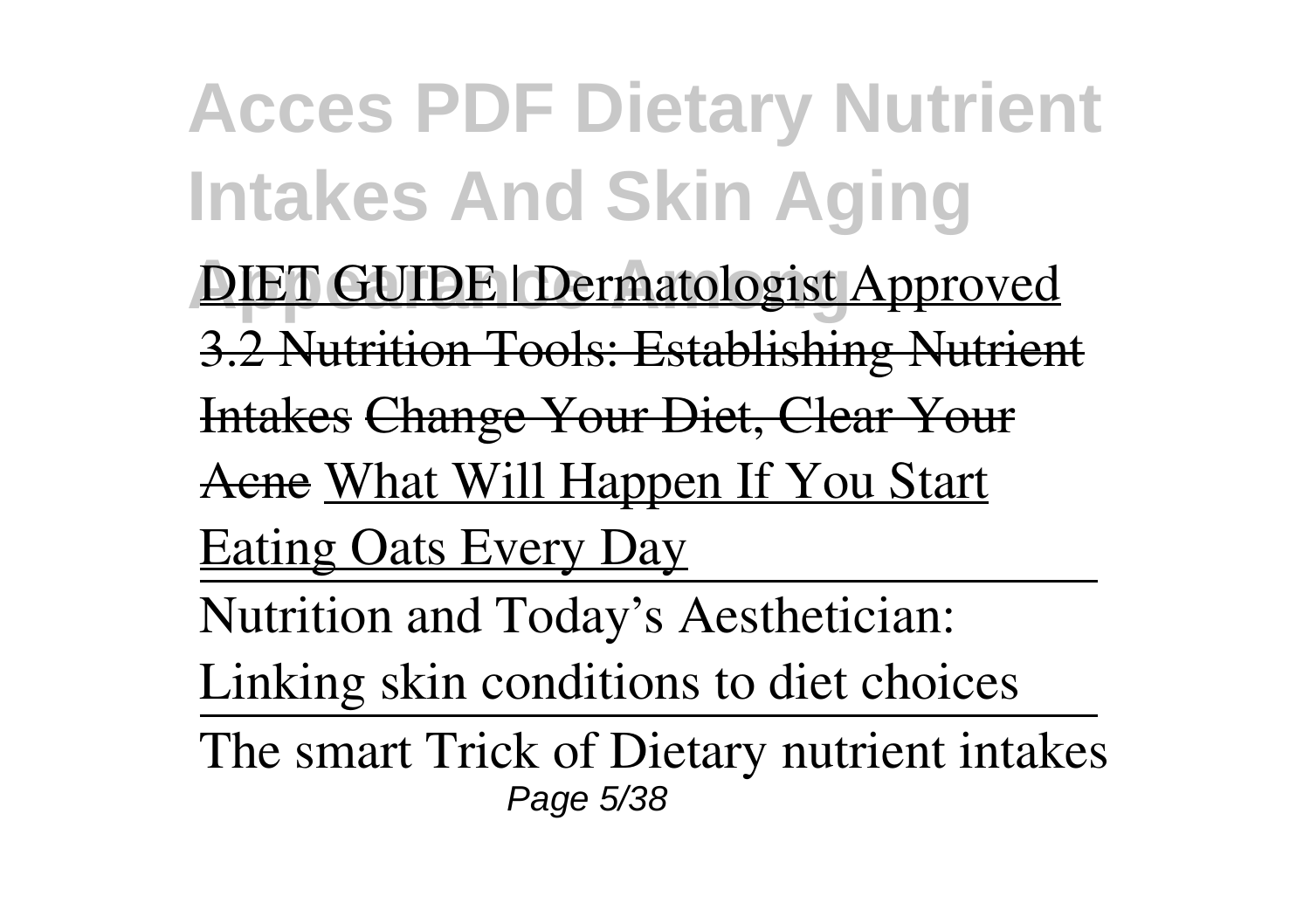and skin-aging appearance among That Nobody is Disc... Do Supplements Work? Which Should I Take? - Dr. Anthony Youn How much do we need of a Nutrient?

4 Secrets to Get Rid of Acne Naturally | Dr. Josh Axe What Causes Pimples and How to Get Rid of Acne: Remedies by Page 6/38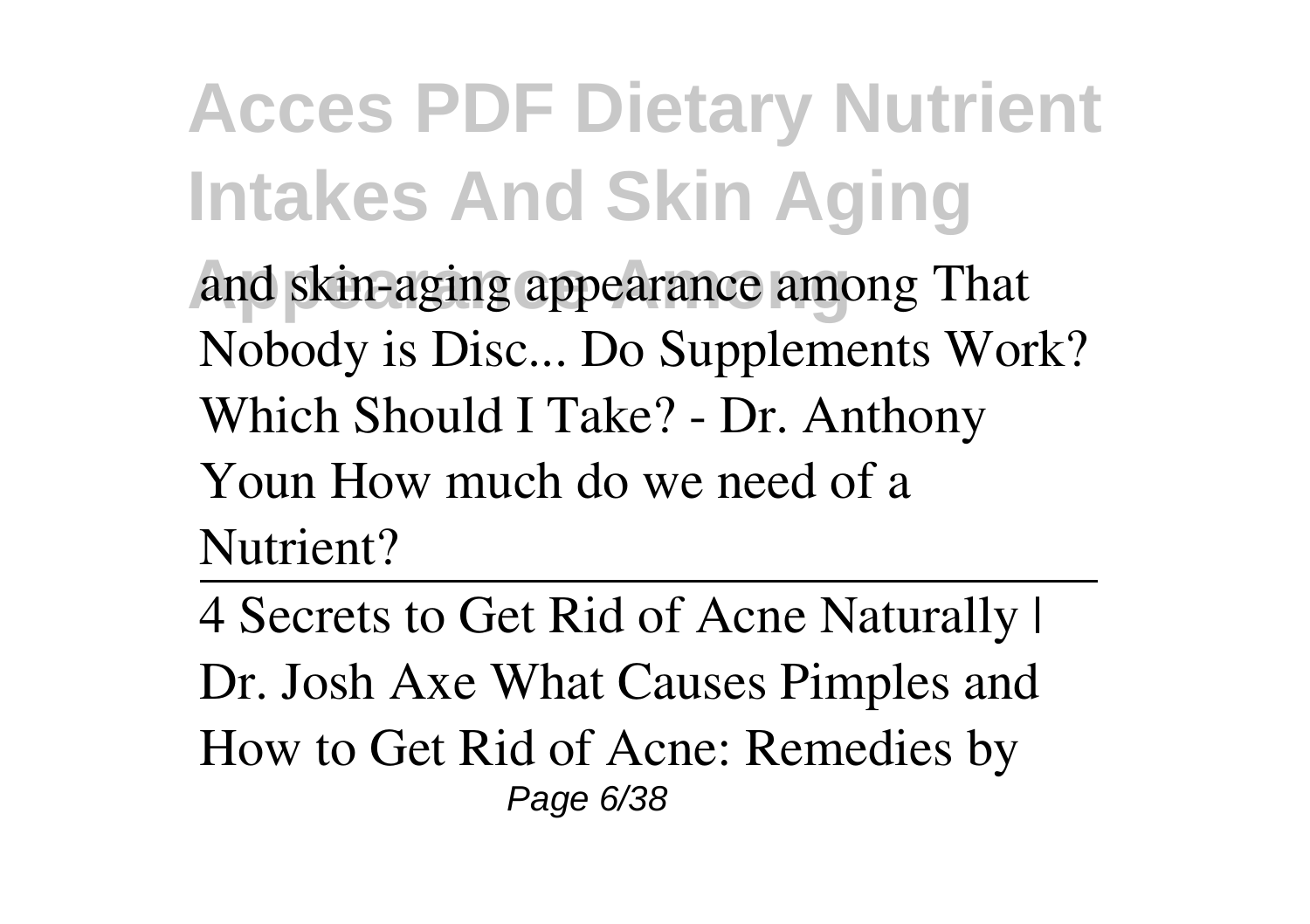**Acces PDF Dietary Nutrient Intakes And Skin Aging Dr.Berg Best Diet For Seborrheic** Dermatitis The Best Way to Get More Iodine Is.... Natural treatment of seborrheic dermatitis (in Hindi) *WORST FOODS FOR ACNE! • Get Rid of Hormonal Acne Naturally ? Liah Yoo* How We CURED Our ACNE - Nina and Randa **Acne Ruined My Life | Real Tips** Page 7/38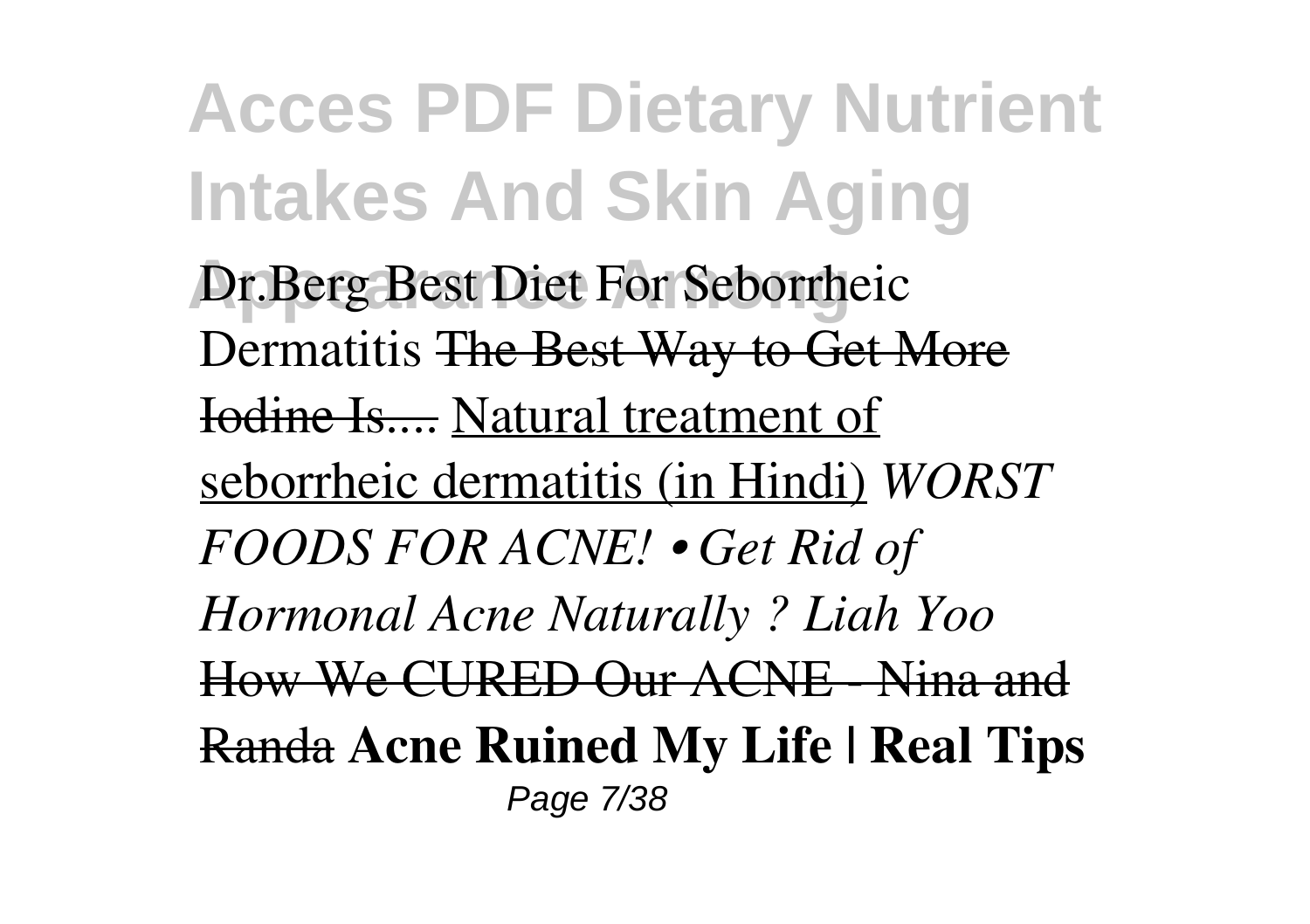**Acces PDF Dietary Nutrient Intakes And Skin Aging A** Storytimence Among Nina \u0026 Randa Promote An Extreme \"Clear Skin\" Diet To Teenagers Don't Eat Avocados Until You Do This! Dr Michael Greger Micronutrition Pt 1-Vitamins and Minerals SUSTAINABLE VEGAN DIET Day of Eating || Optimizing Nutrient Intake for Health Page 8/38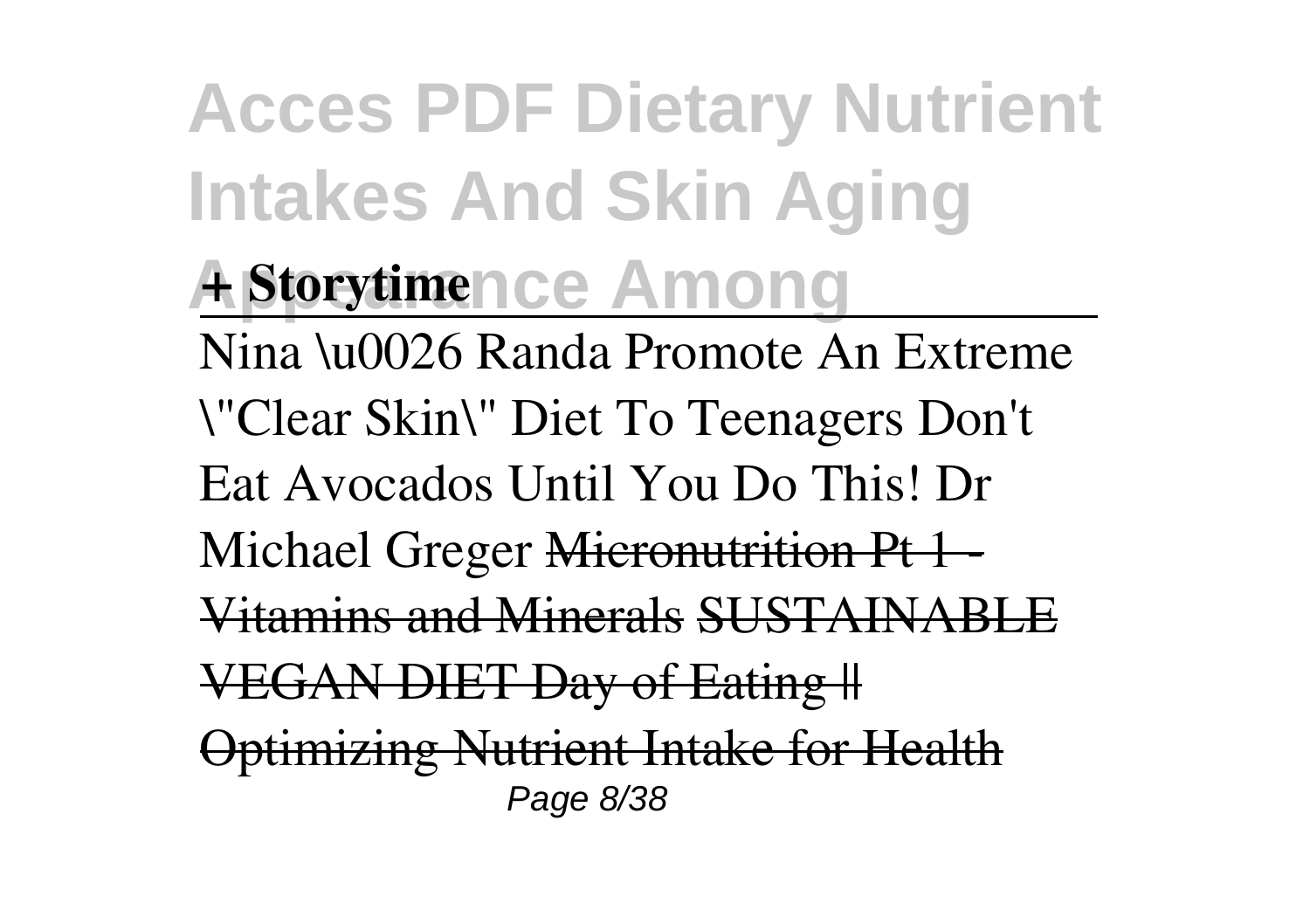**Acces PDF Dietary Nutrient Intakes And Skin Aging Appearance Among** \u0026 Longevity *I Wrote A Diet Book \u0026 It's The Worst Thing I've Ever Done. Clear Cystic Acne with Diet - Nina \u0026 Randa Not known Incorrect Statements About Dietary nutrient intakes and skin-aging appearance among* The One About the Dietary Reference Intakes (DRI) What Really Happens To Your Page 9/38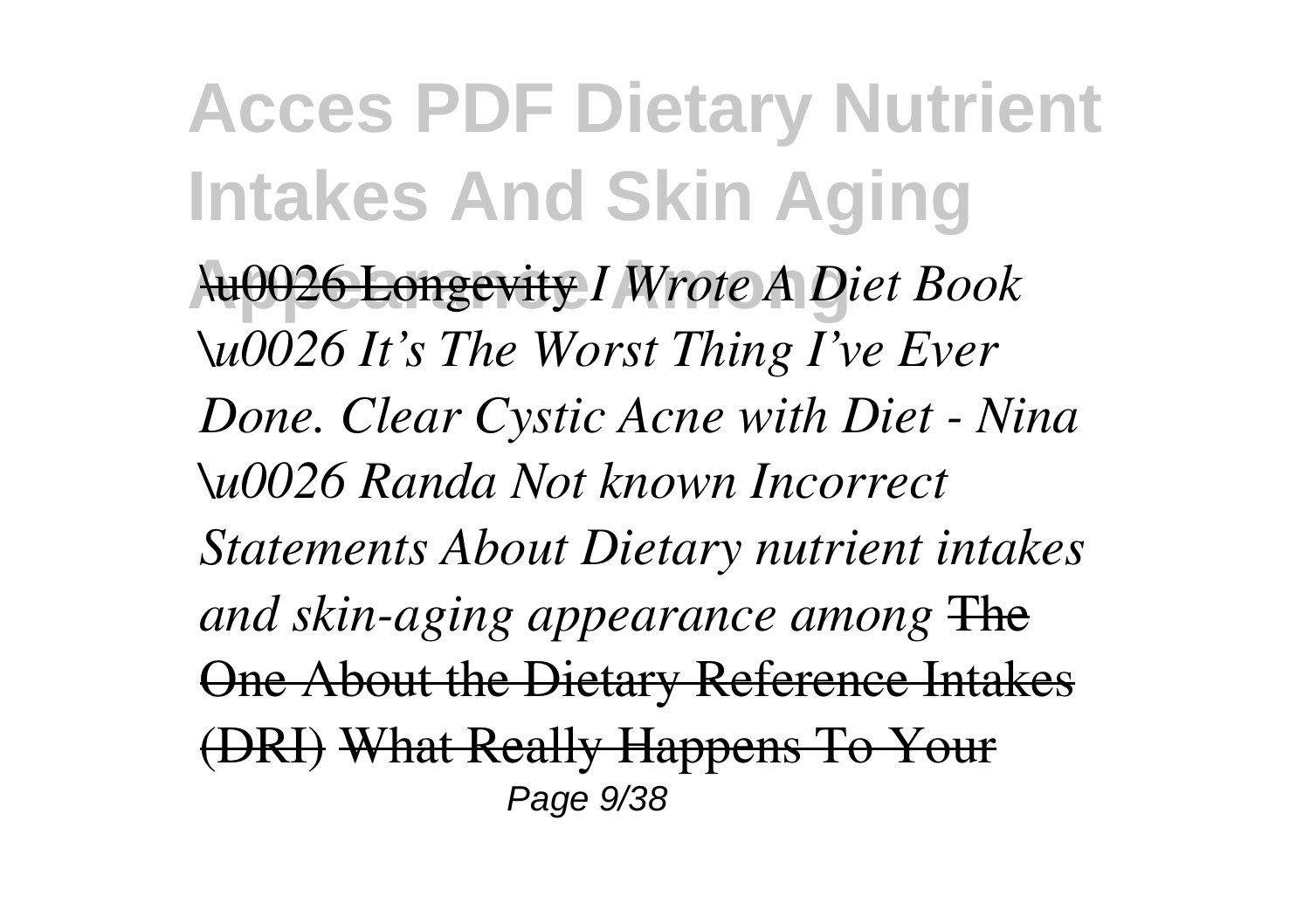**Body When You Go Gluten Free** 

Dietary Nutrient Intakes And Skin Higher intakes of vitamin C and linoleic acid and lower intakes of fats and carbohydrates are associated with better skin-aging appearance. Promoting healthy dietary behaviors may have additional benefit for skin appearance in addition to Page 10/38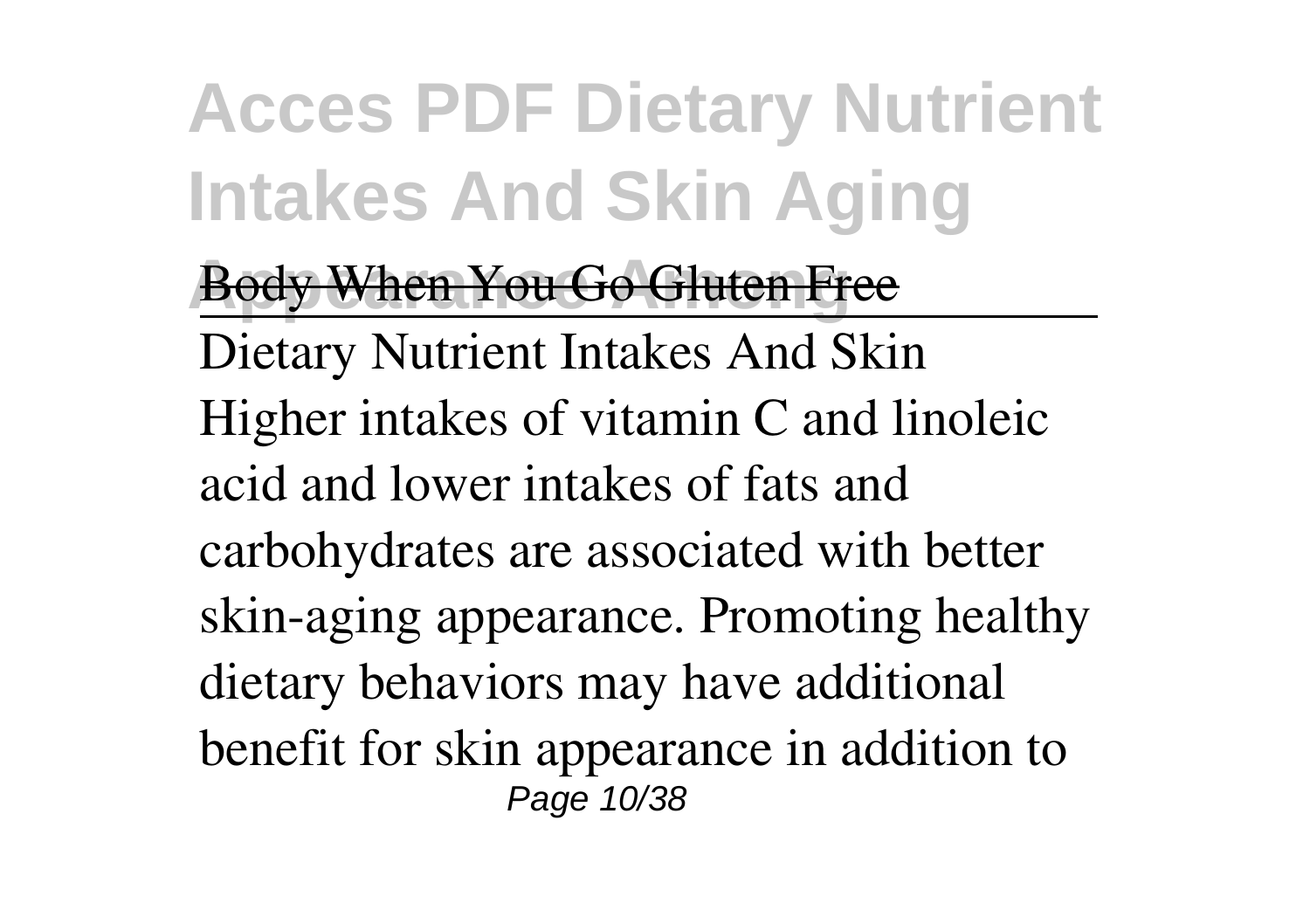**Acces PDF Dietary Nutrient Intakes And Skin Aging** other health outcomes in the population.

Dietary nutrient intakes and skin-aging appearance among ... We found that higher intakes of vitamin C and linoleic acid and lower intakes of fats and carbohydrates were associated with Page 11/38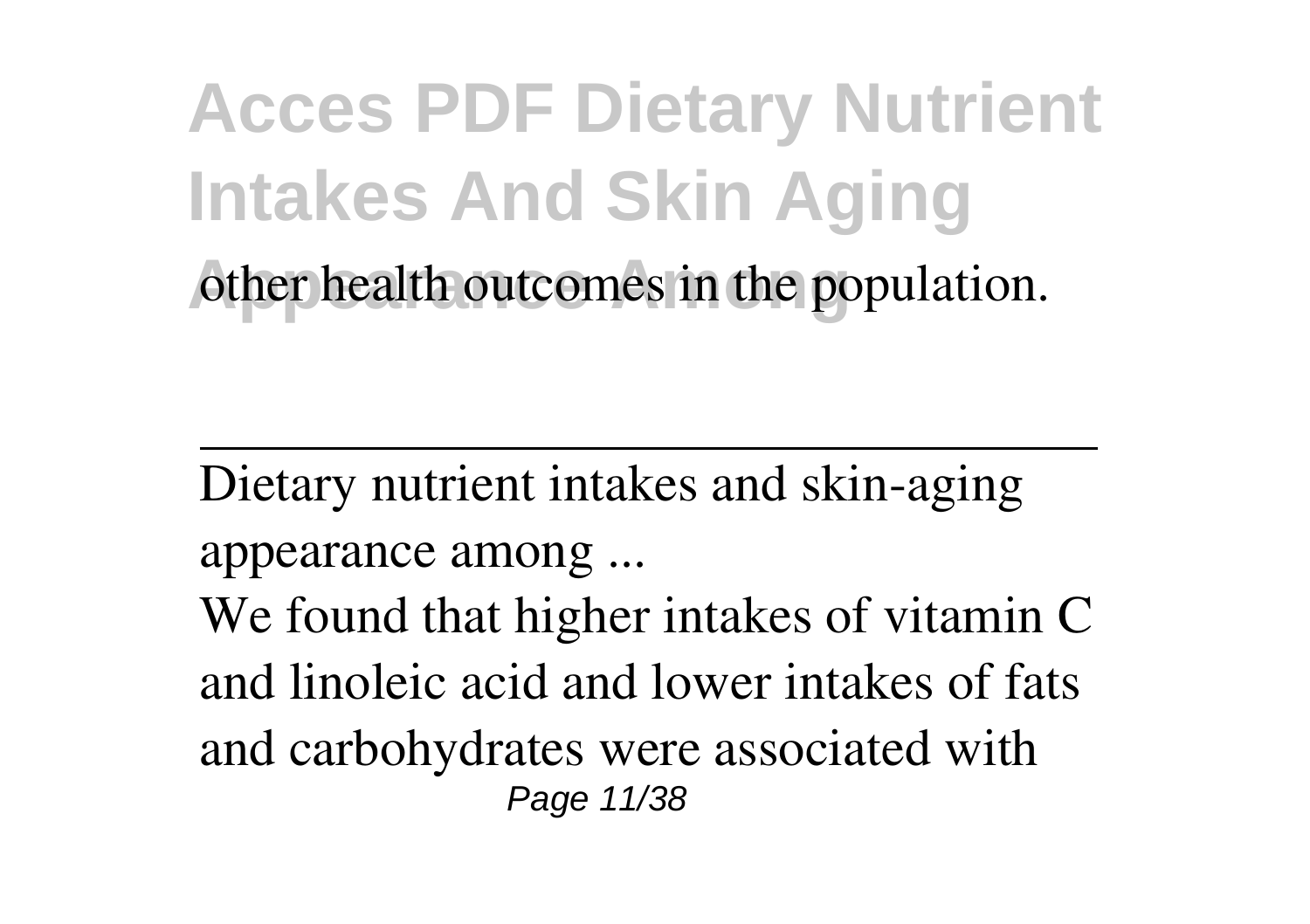**Acces PDF Dietary Nutrient Intakes And Skin Aging better skin-aging appearance (lower** prevalence of wrinkled appearance, senile dryness, and skin atrophy) independent of factors known to affect skin aging.

Dietary nutrient intakes and skin-aging appearance among ... Page 12/38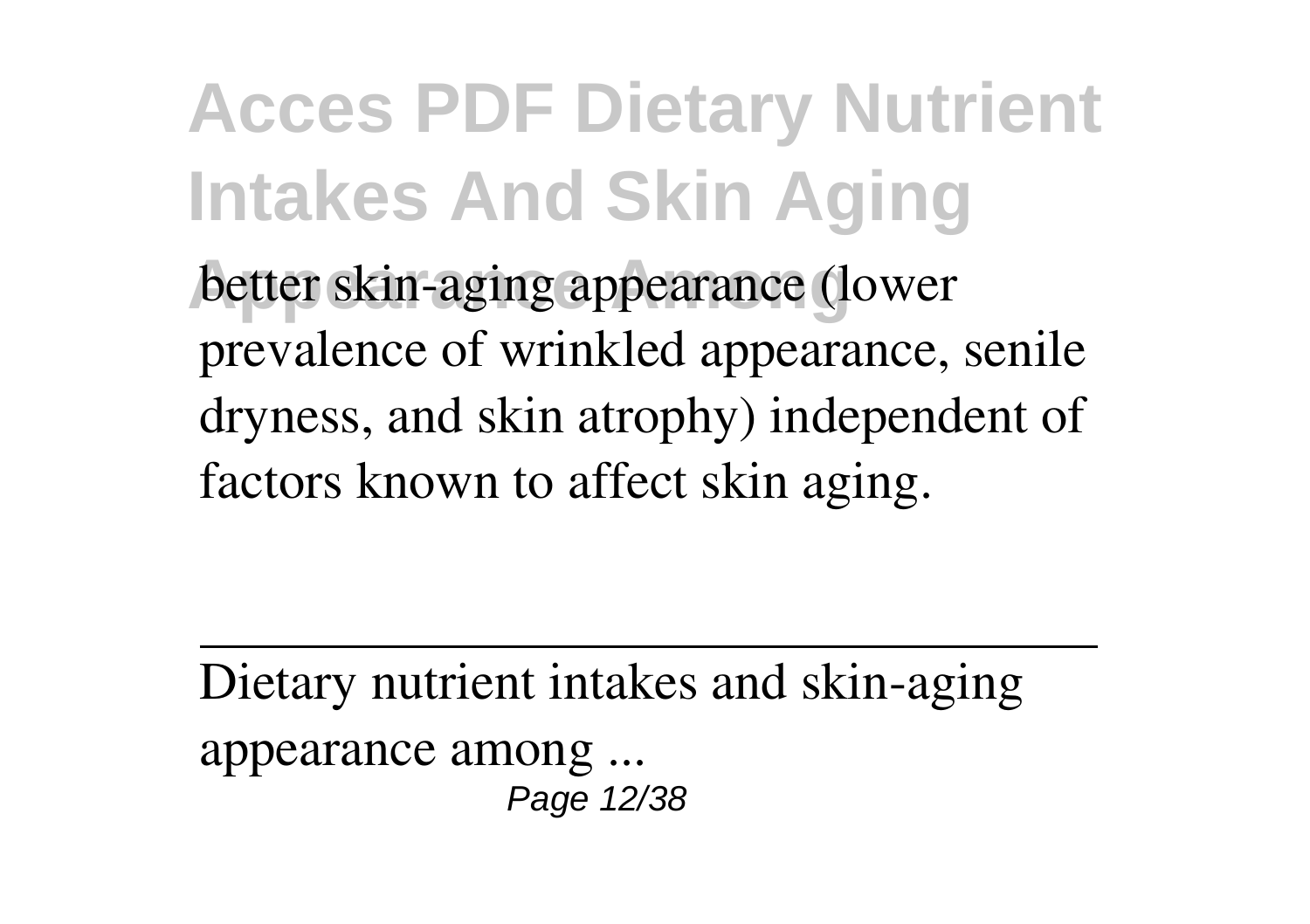Dietary nutrient intakes affect skin-aging Appearance among middle-aged women Nutritional factors play a key role in normal functioning of the skin, the body's largest organ. Recent research indicates that higher intakes of vitamin C and linoleic acid and lower intakes of fats and carbohydrates are associated with better Page 13/38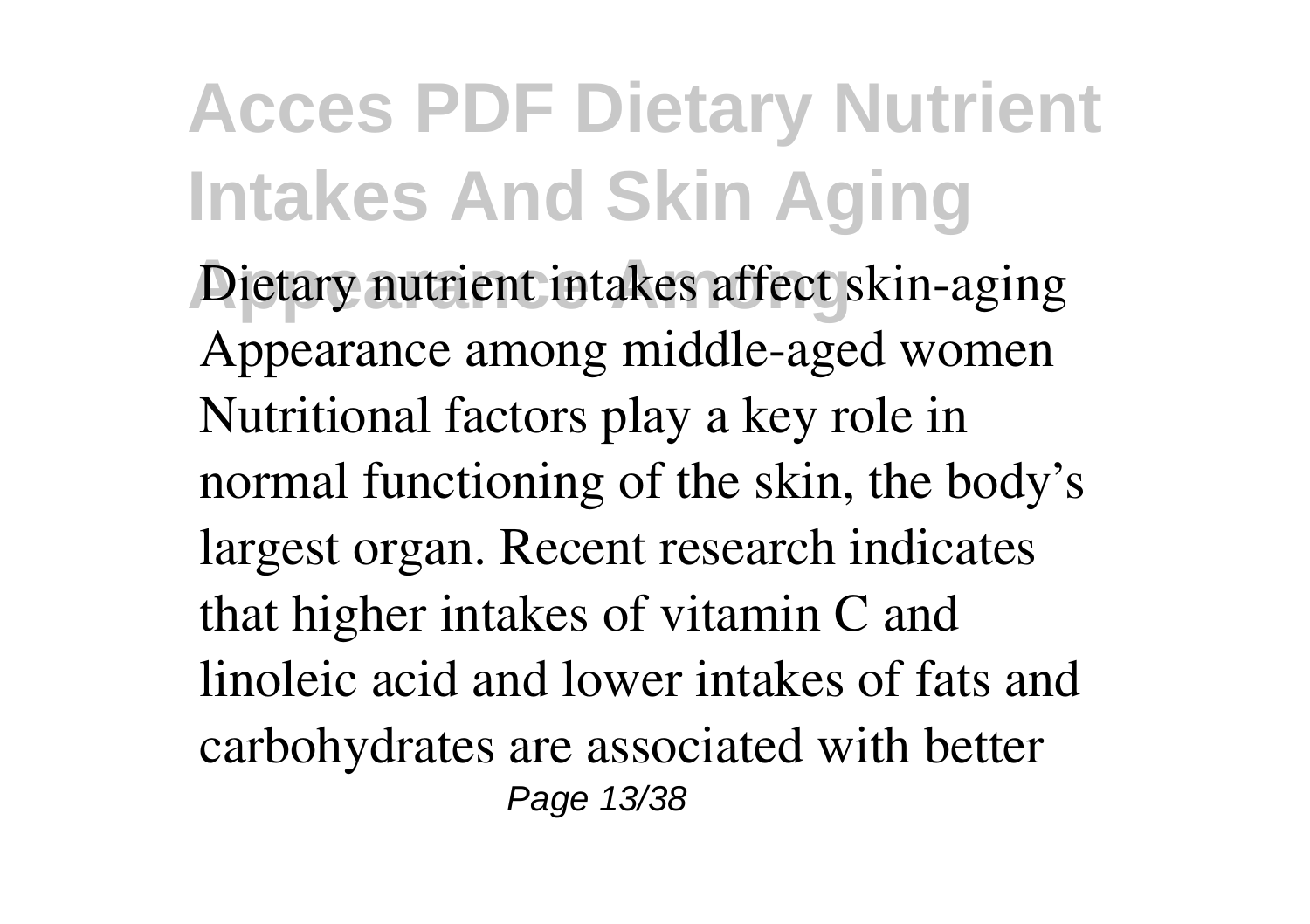**Acces PDF Dietary Nutrient Intakes And Skin Aging skin-aging appearance nonq** 

Dietary nutrient intakes affect skin-aging Appearance ... The 12 Best Foods for Healthy Skin 1. Fatty fish. Fatty fish, such as salmon, mackerel, and herring, are excellent foods Page 14/38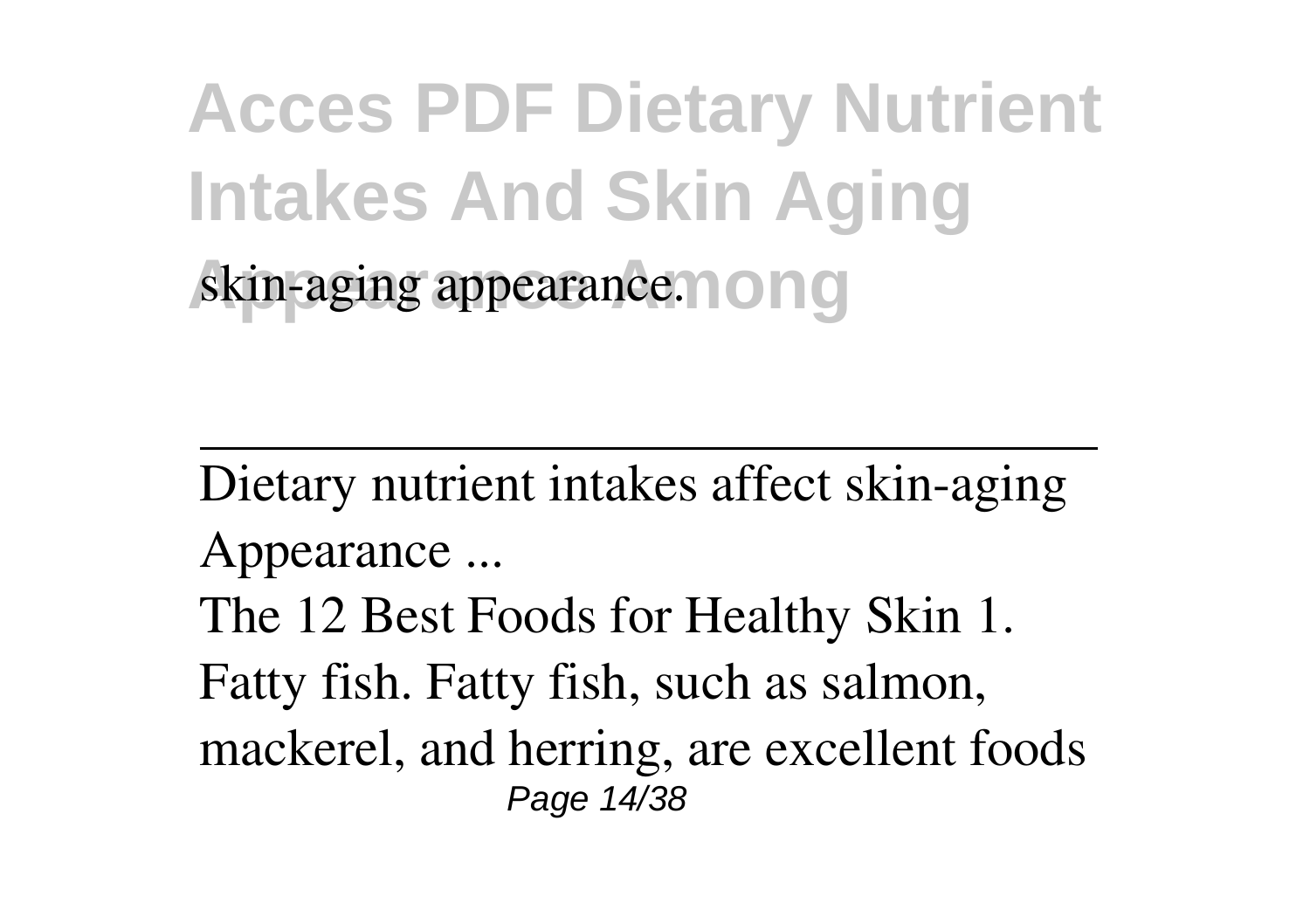**Acces PDF Dietary Nutrient Intakes And Skin Aging** for healthy skin. They're rich... 2. Avocados. Avocados are high in healthy fats. ... Getting enough of these fats is essential to help keep skin... 3. Walnuts. Walnuts have many ...

The 12 Best Foods for Healthy Skin Page 15/38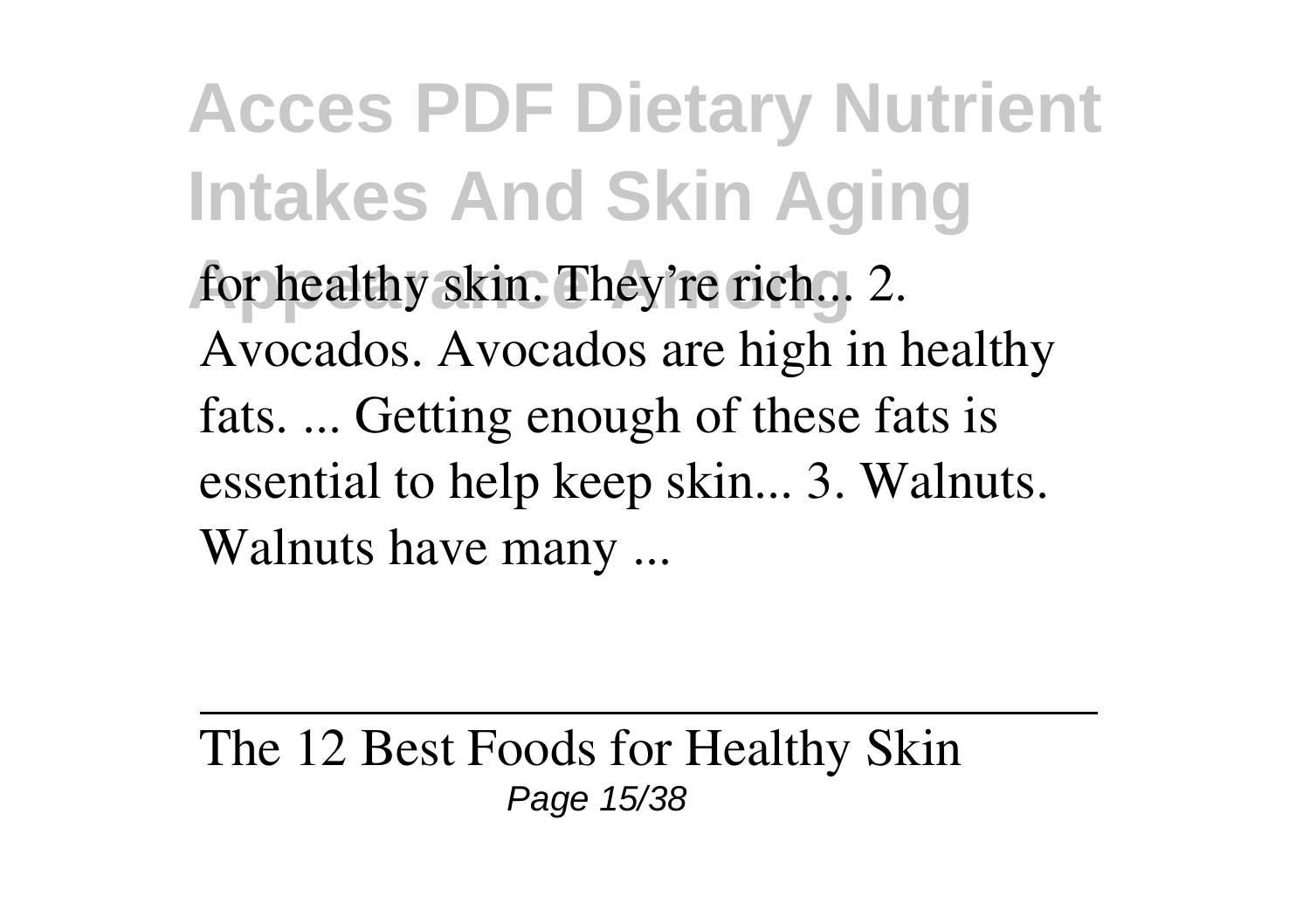However, little is known about the effects of diet on skin-aging appearance. OBJECTIVE: We evaluated the associations between nutrient intakes and skin-aging appearance. DESIGN: Using data from the first National Health and Nutrition Examination Survey, we examined associations between nutrient Page 16/38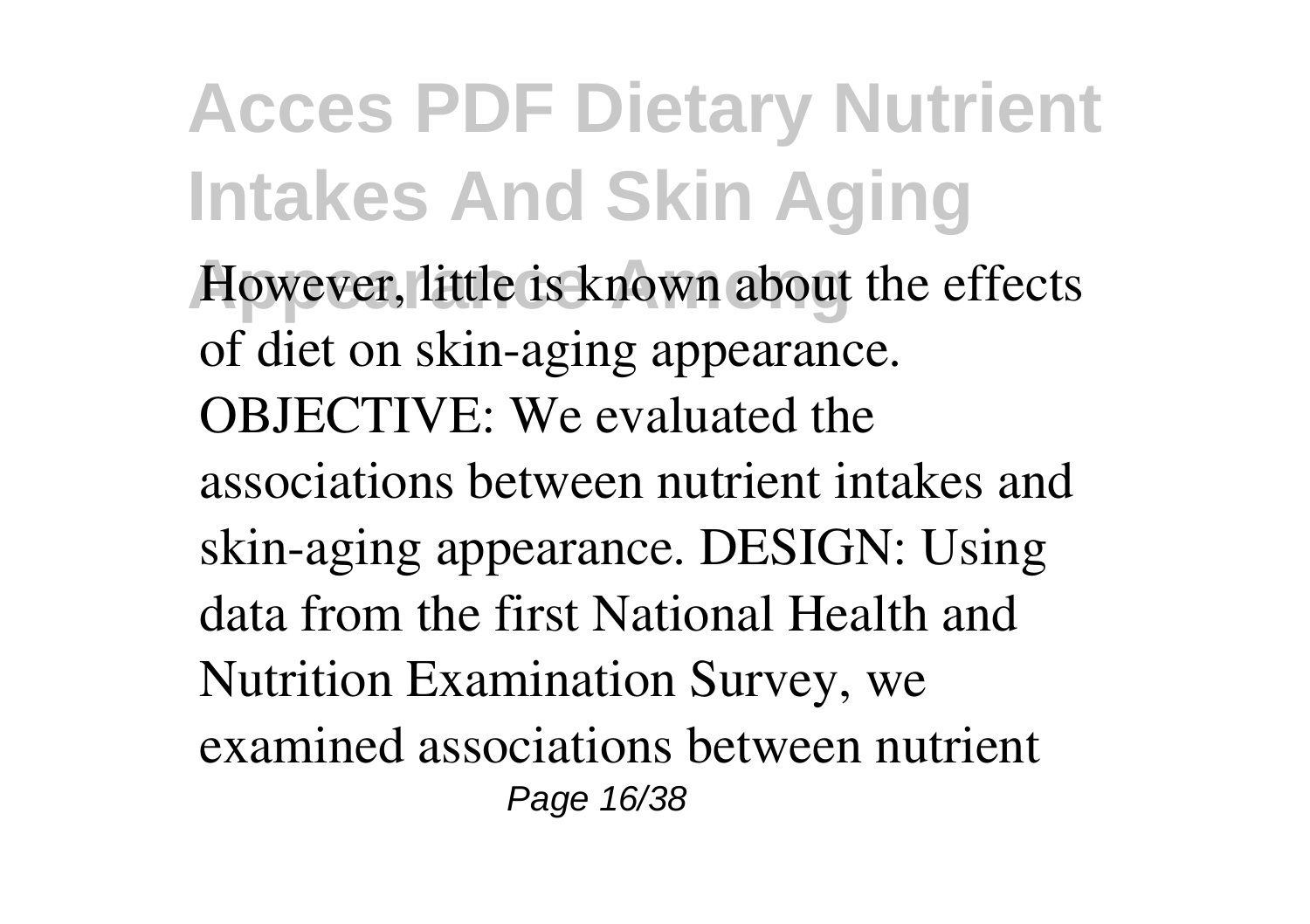**Acces PDF Dietary Nutrient Intakes And Skin Aging** intakes and skin aging in 4025 women  $(40-74 \text{ y})$ . ...

Dietary nutrient intakes and skin-aging appearance among ... Higher linoleic acid intakes were associated with a lower likelihood of Page 17/38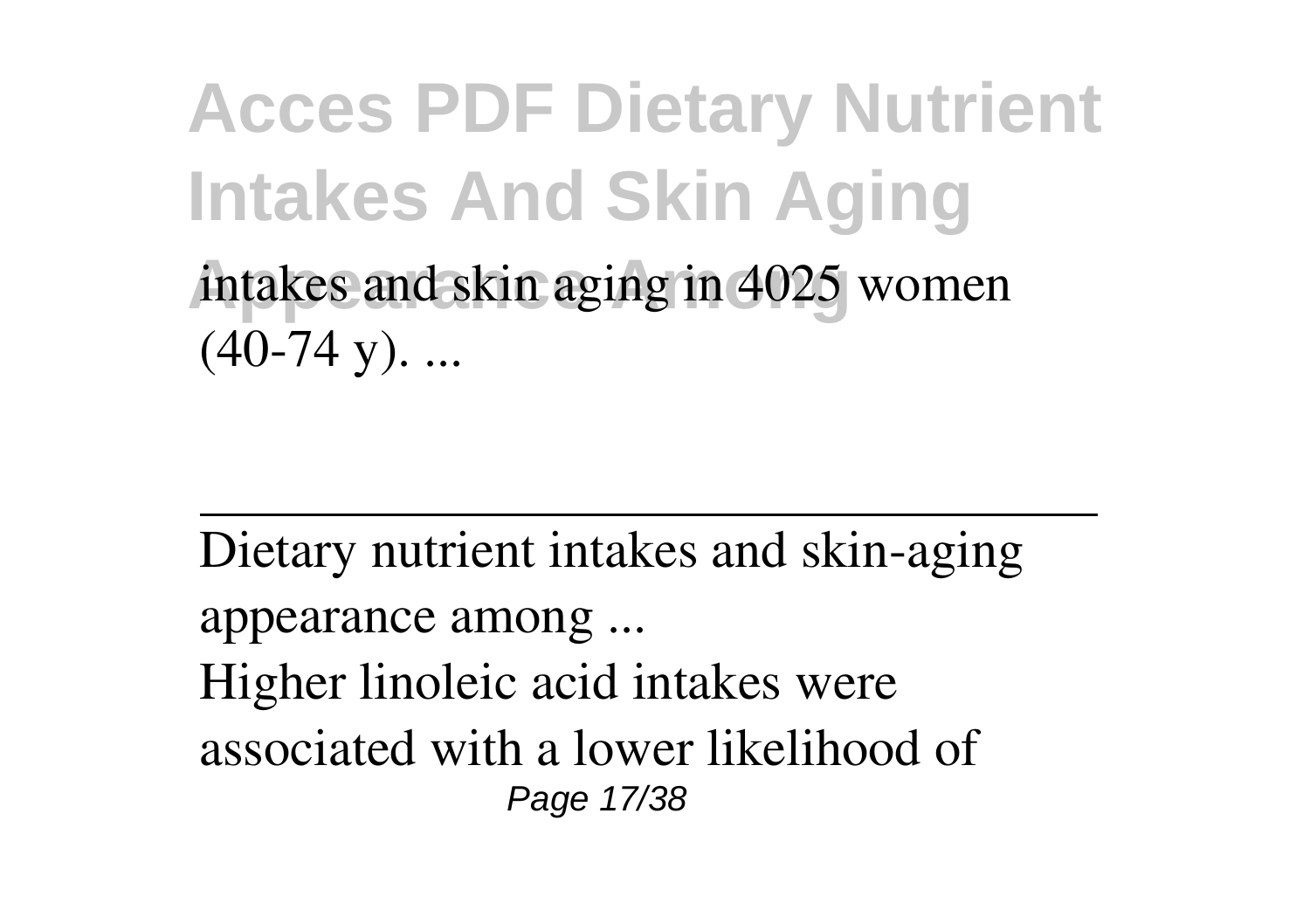**Acces PDF Dietary Nutrient Intakes And Skin Aging** senile dryness (OR: 0.75; 95% CI: 0.64, 0.88) and skin atrophy (OR: 0.78; 95% CI 0.65, 0.95). A 17-g increase in fat and a 50-g increase in carbohydrate intakes increased the likelihood of a wrinkled appearance (OR: 1.28 and 1.36, respectively) and skin atrophy (OR: 1.37 and 1.33, respectively). Page 18/38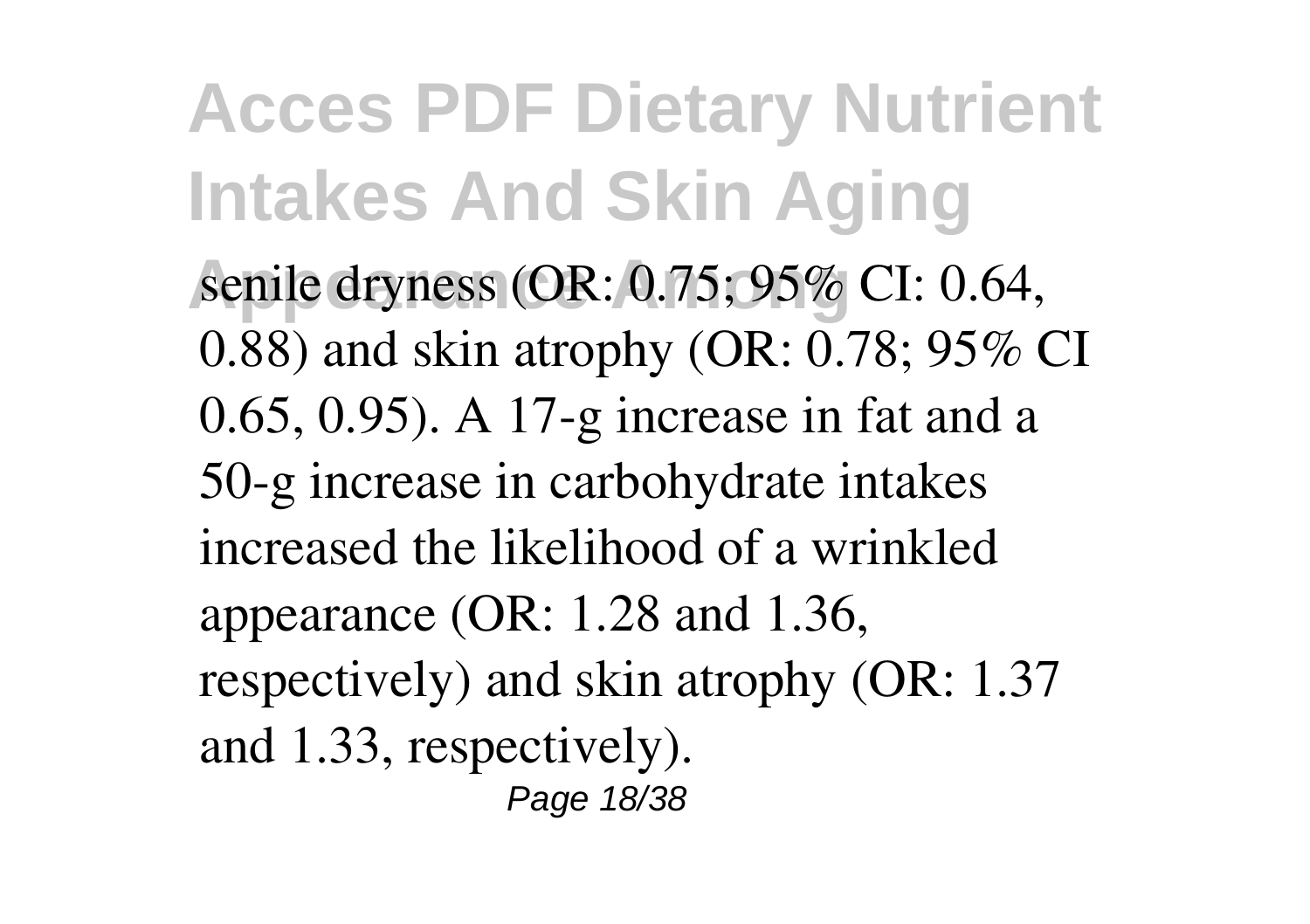**Acces PDF Dietary Nutrient Intakes And Skin Aging Appearance Among**

Dietary nutrient intakes and skin-aging appearance among ... Cross-sectional studies also have found less skin wrinkling in people adhering to recommended dietary guidelines (Meki? et al., 2019), in those with higher intakes of Page 19/38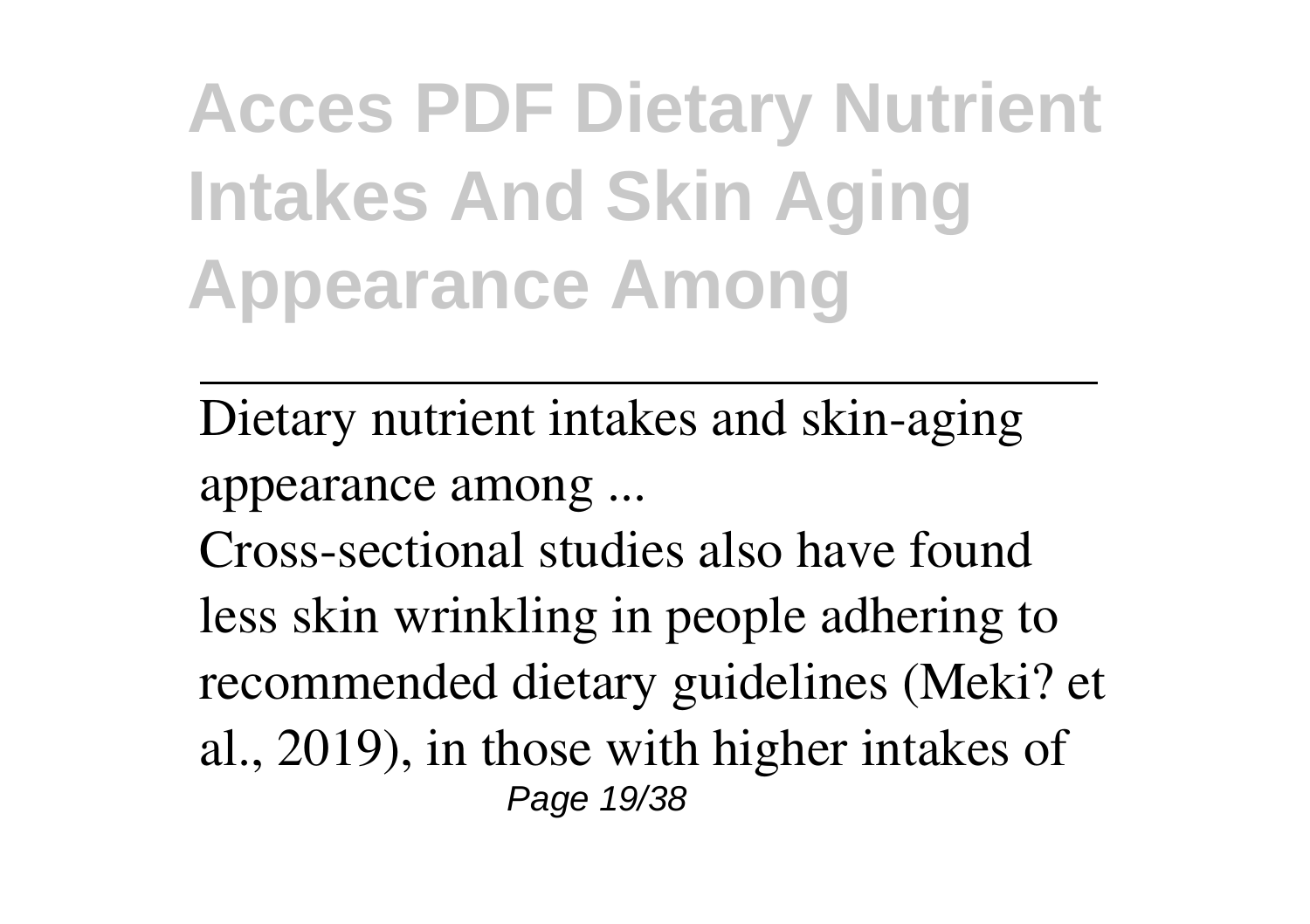food-derived vitamin C (51 mg/day vs. 45 mg/day after adjustment [antilog of published figures]) (Cosgrove et al., 2007) and green and yellow vegetables (Nagata et al., 2010), and in elderly adults with higher vegetable and ...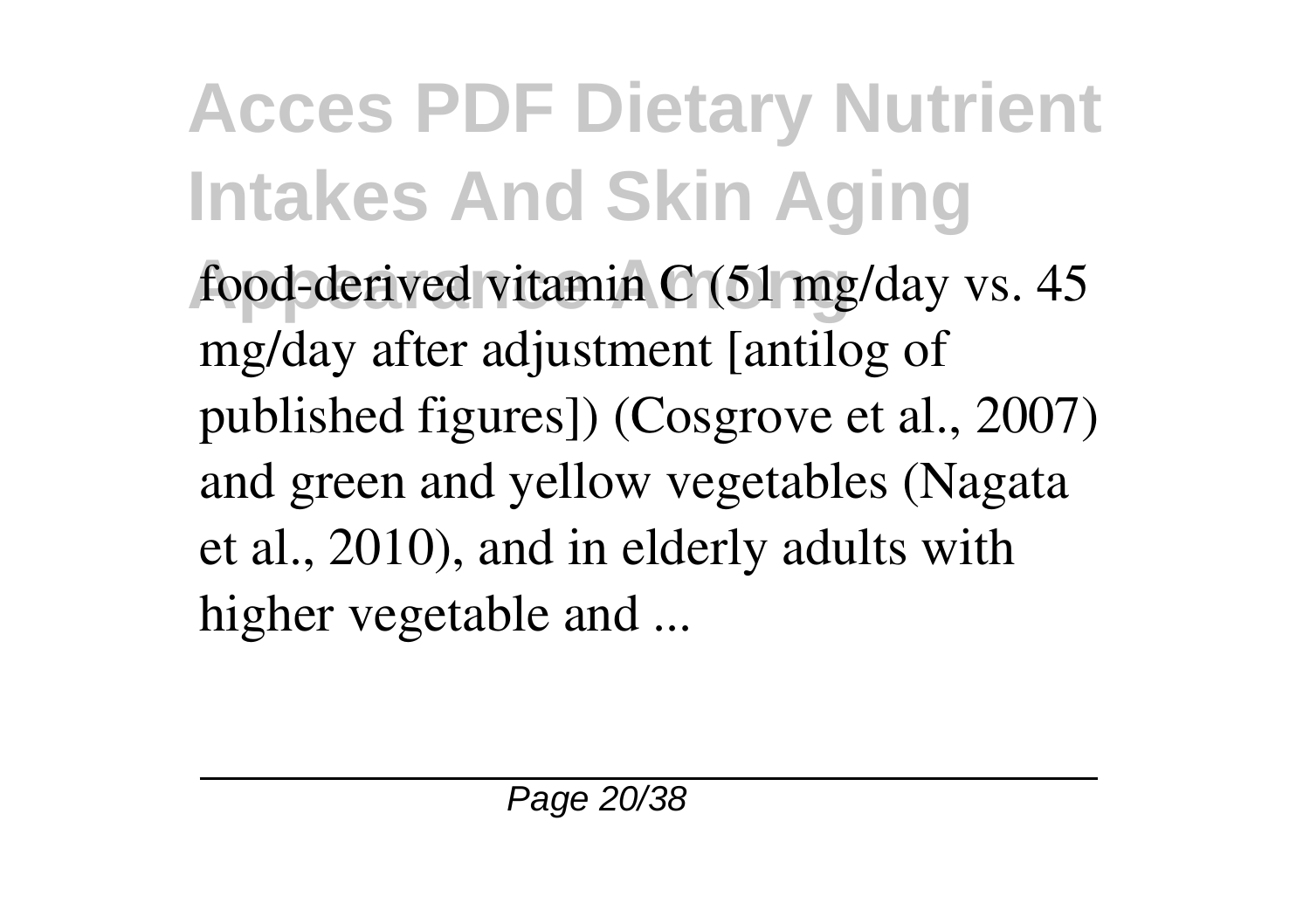- **Dietary Antioxidant Capacity and Skin** Photoaging: A 15 ...
- Higher vitamin C intakes were associated with a lower likelihood of a wrinkled appearance. Higher linoleic acid (an omega-6 essential fatty acid) intakes were associated with a lower likelihood of senile dryness and skin atrophy. A higher Page 21/38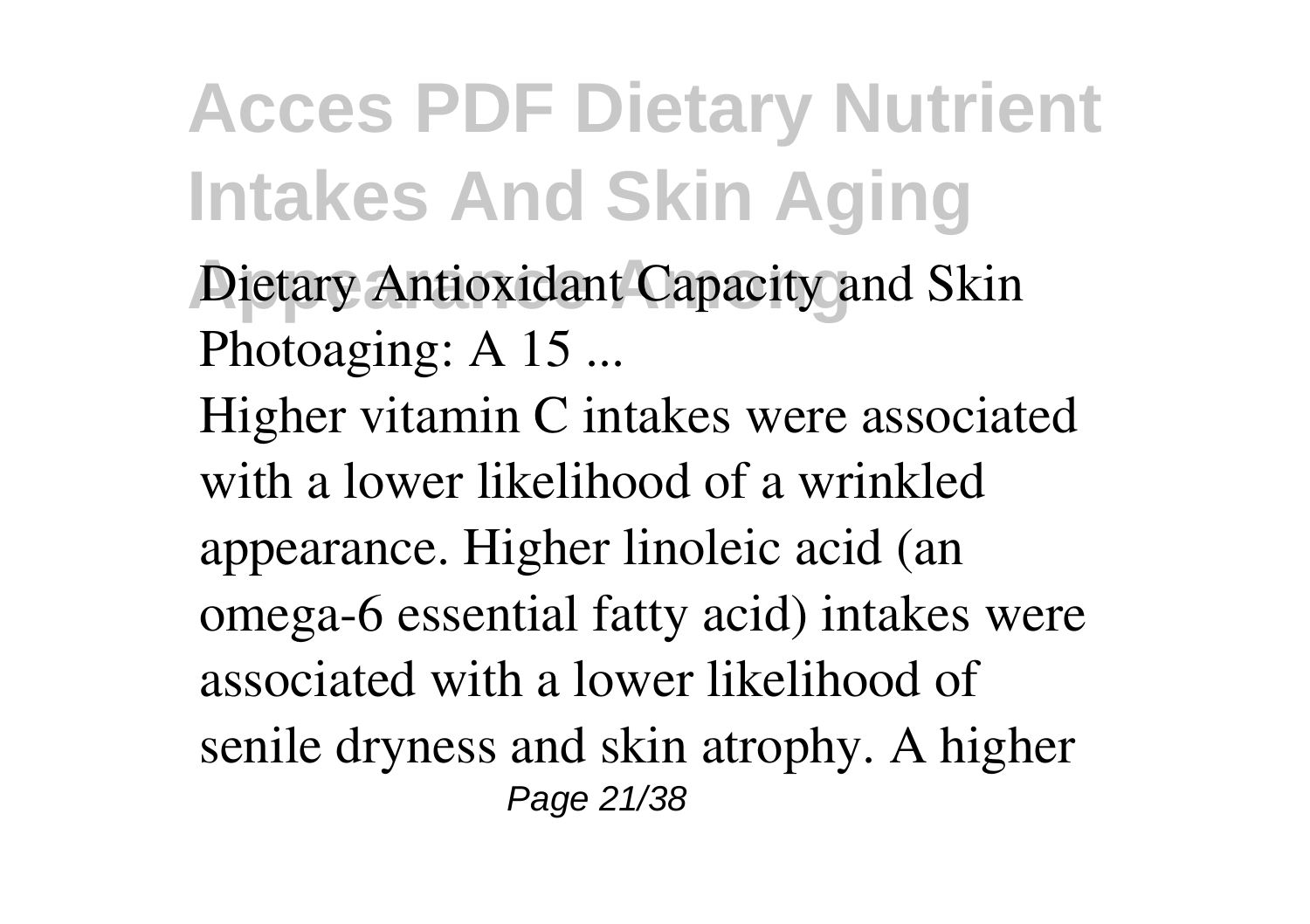**Acces PDF Dietary Nutrient Intakes And Skin Aging** than average fat and carbohydrate intake also increased the likelihood of a wrinkled appearance and skin atrophy.

Nutrient intakes and skin appearance among women - Ask The ... July 08, 2009 Dietary nutrient intakes Page 22/38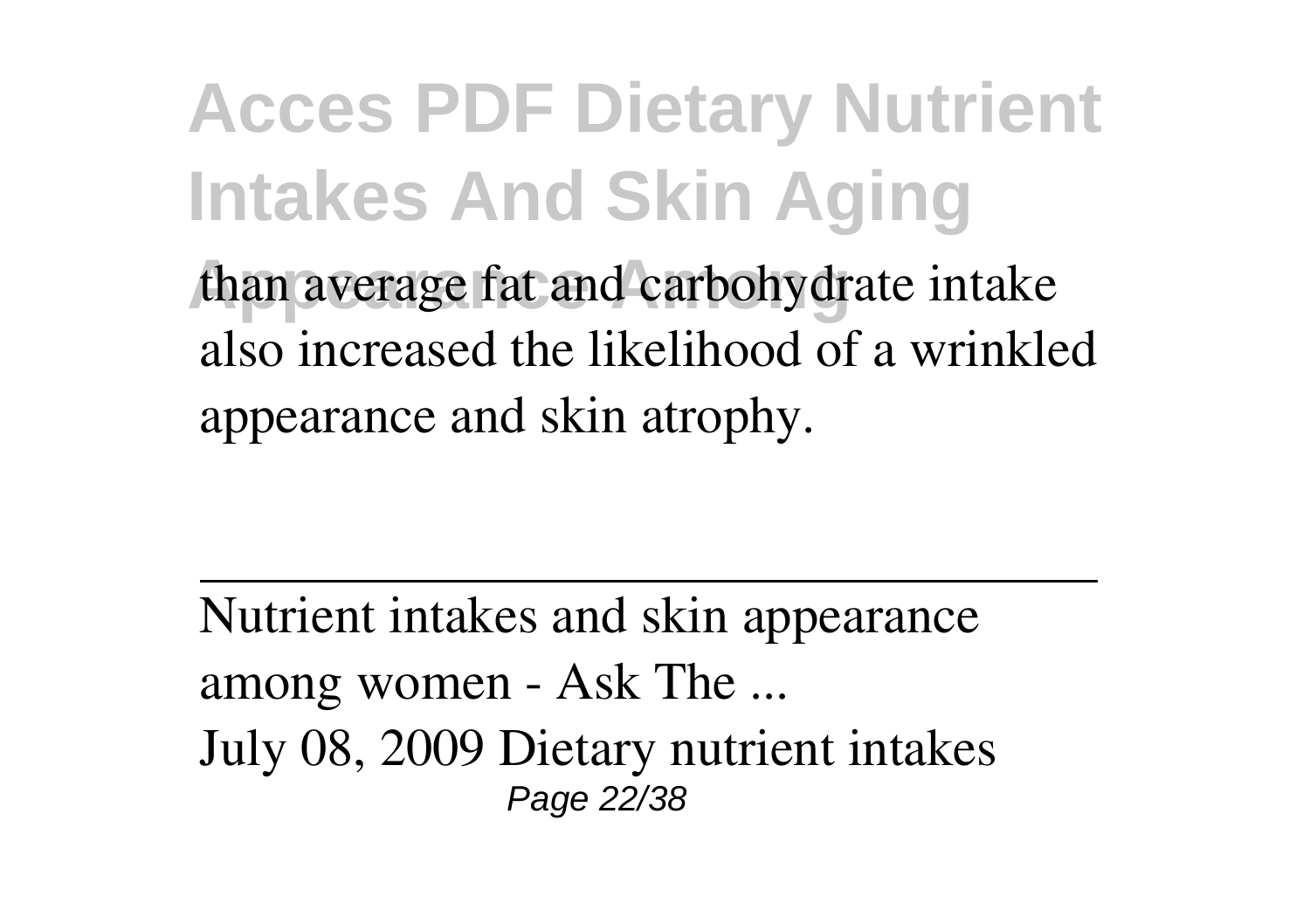**Appearance Among** affect skin-aging appearance among middle-aged American women At a GlanceNutritional factors play a key role in normal functioning of the skin, the body's largest organ. However, little is known about the effects of diet on skinaging appearance. Recent research indicates that higher intakes of… Page 23/38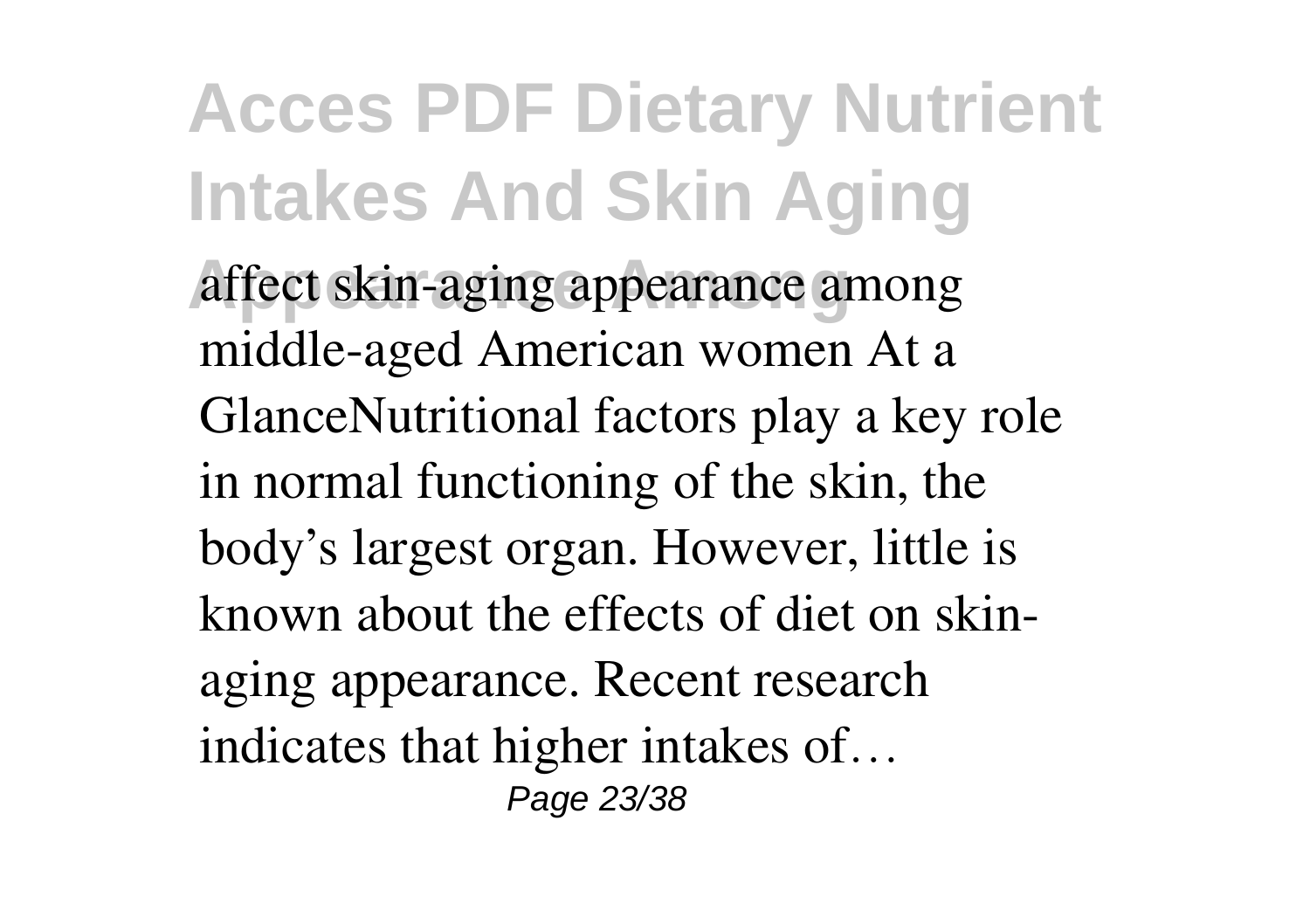**Acces PDF Dietary Nutrient Intakes And Skin Aging Appearance Among**

Dietary nutrient intakes affect skin-aging appearance ...

The long-term effect of diet on skin aging is largely unknown, but evidence suggests that the antioxidants from foods may mitigate the main component of skin aging Page 24/38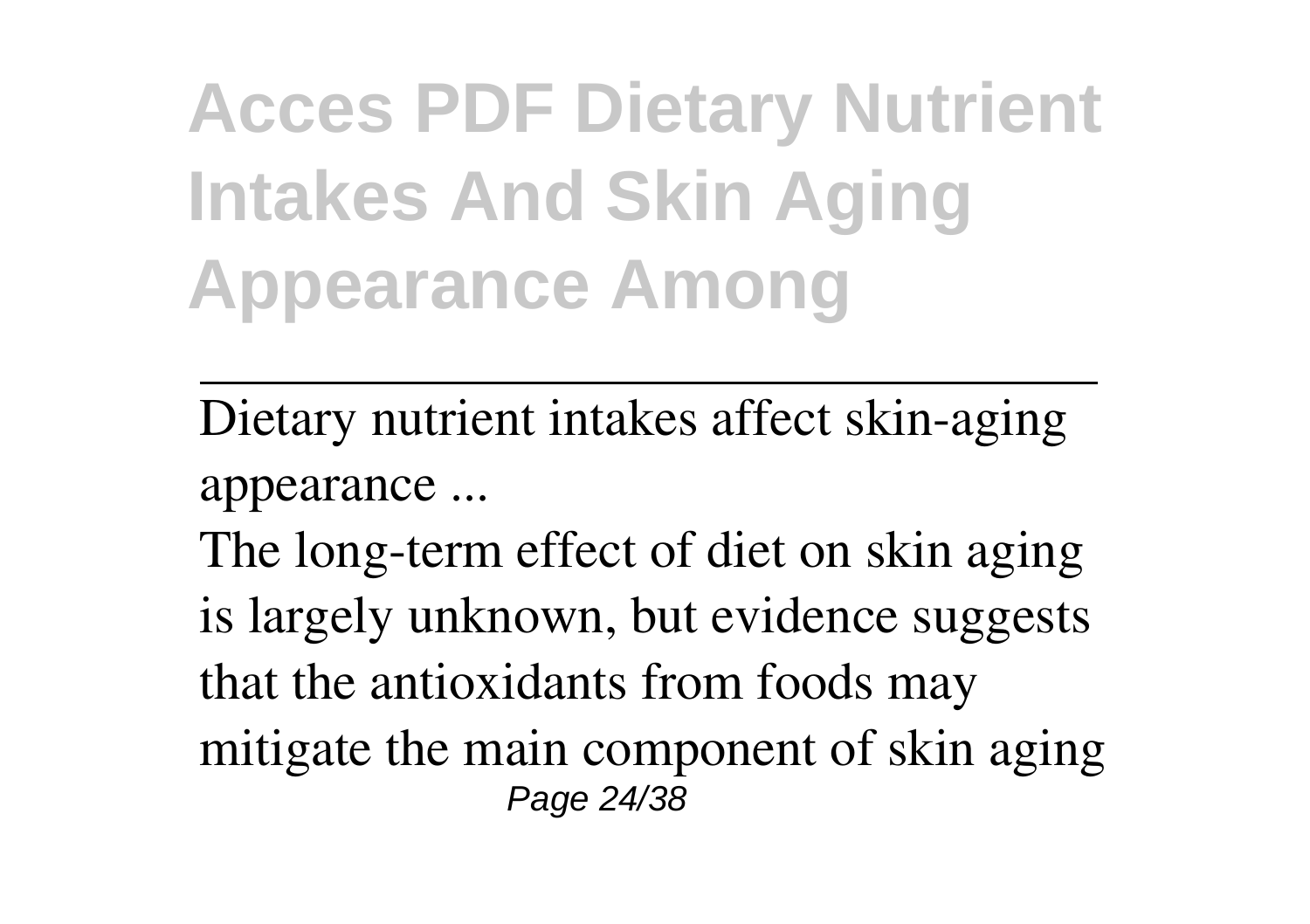**Acces PDF Dietary Nutrient Intakes And Skin Aging** caused by sun exposure. We assessed the association between the total antioxidant capacity of foods people eat and the photoaging of their skin. In a communitybased, prospective study among 777 Australian adults aged <55 years at ...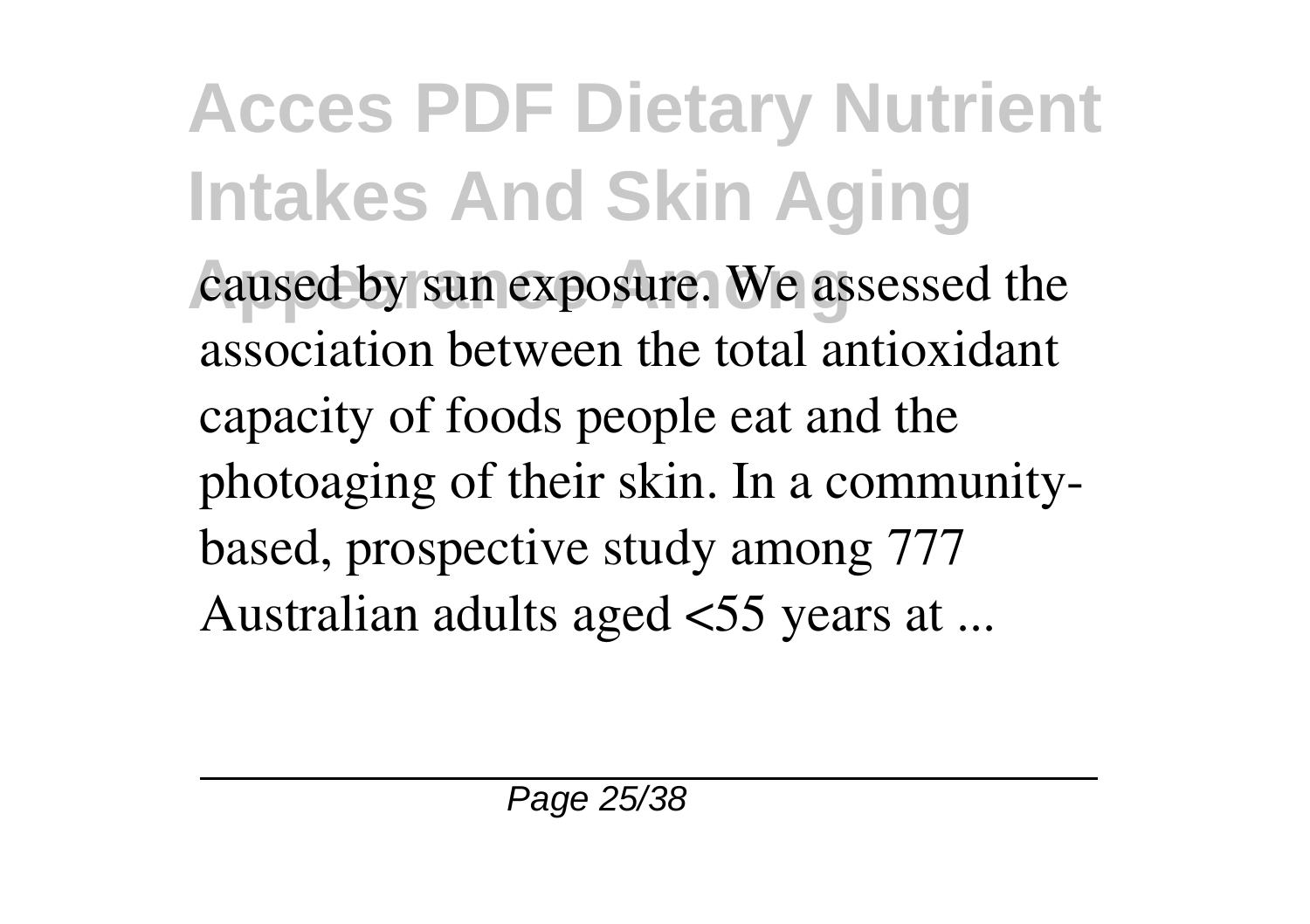- **Dietary Antioxidant Capacity and Skin** Photoaging: A 15 ...
- Higher intakes of vitamin C and linoleic acid and lower intakes of fats and carbohydrates are associated with better skin-aging appearance. Promoting healthy
- dietary behaviors may have additional...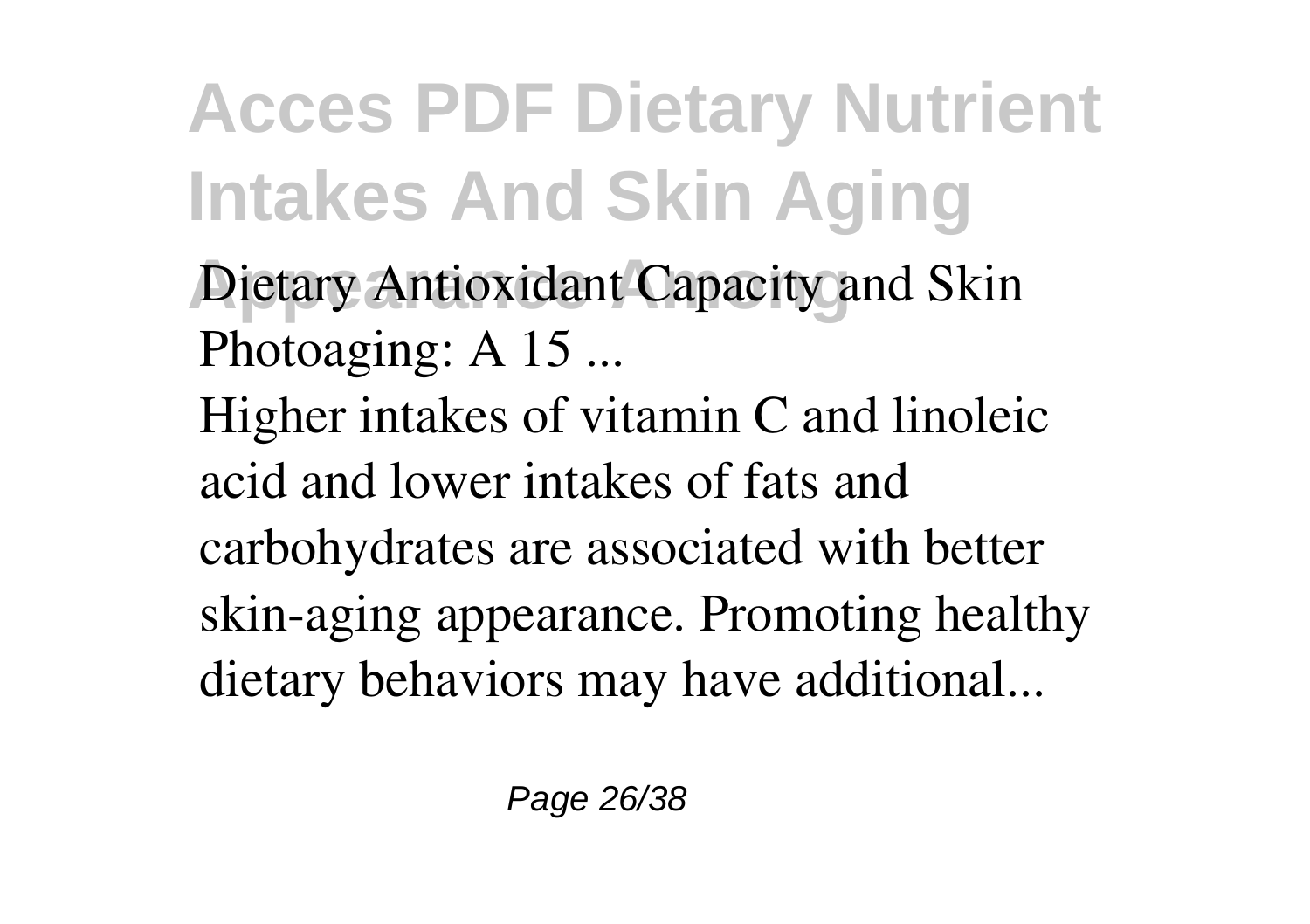# **Acces PDF Dietary Nutrient Intakes And Skin Aging Appearance Among**

(PDF) Dietary nutrient intakes and skinaging appearance ...

Clear Your Acne 3.2 Nutrition Tools:

Establishing Nutrient Intakes Dietary nutrient intakes and skin-aging appearance among Things To Know Before You Get This The 10-Second Trick For Dietary

Page 27/38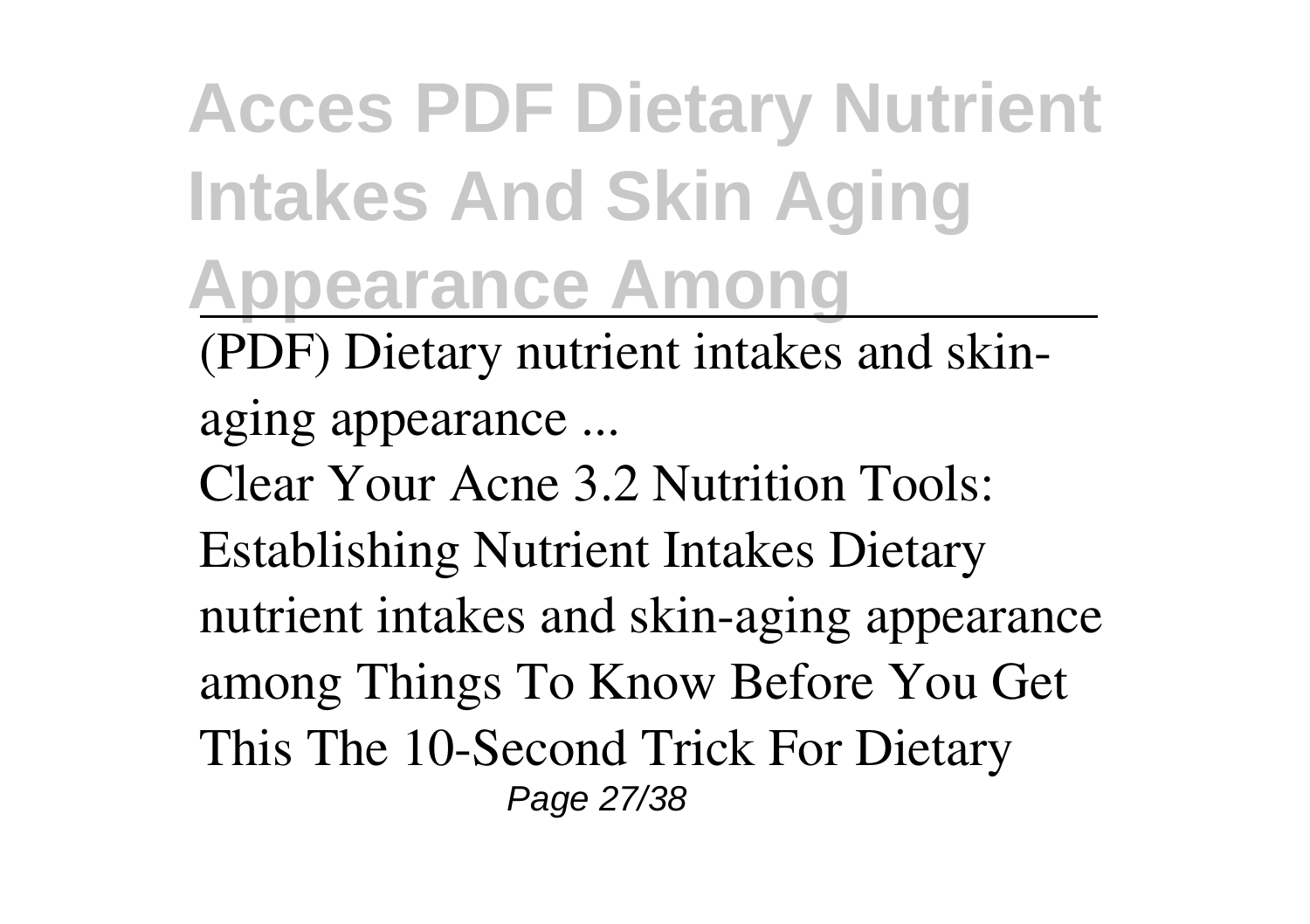**Acces PDF Dietary Nutrient Intakes And Skin Aging Appearance Among** nutrient intakes and skin-aging appearance among Clear Cystic Acne with Diet - Nina \u0026 Randa Guide to Diet Recommendations (DRI, RDA, EER, etc)

Dietary Nutrient Intakes And Skin Aging Appearance Among Page 28/38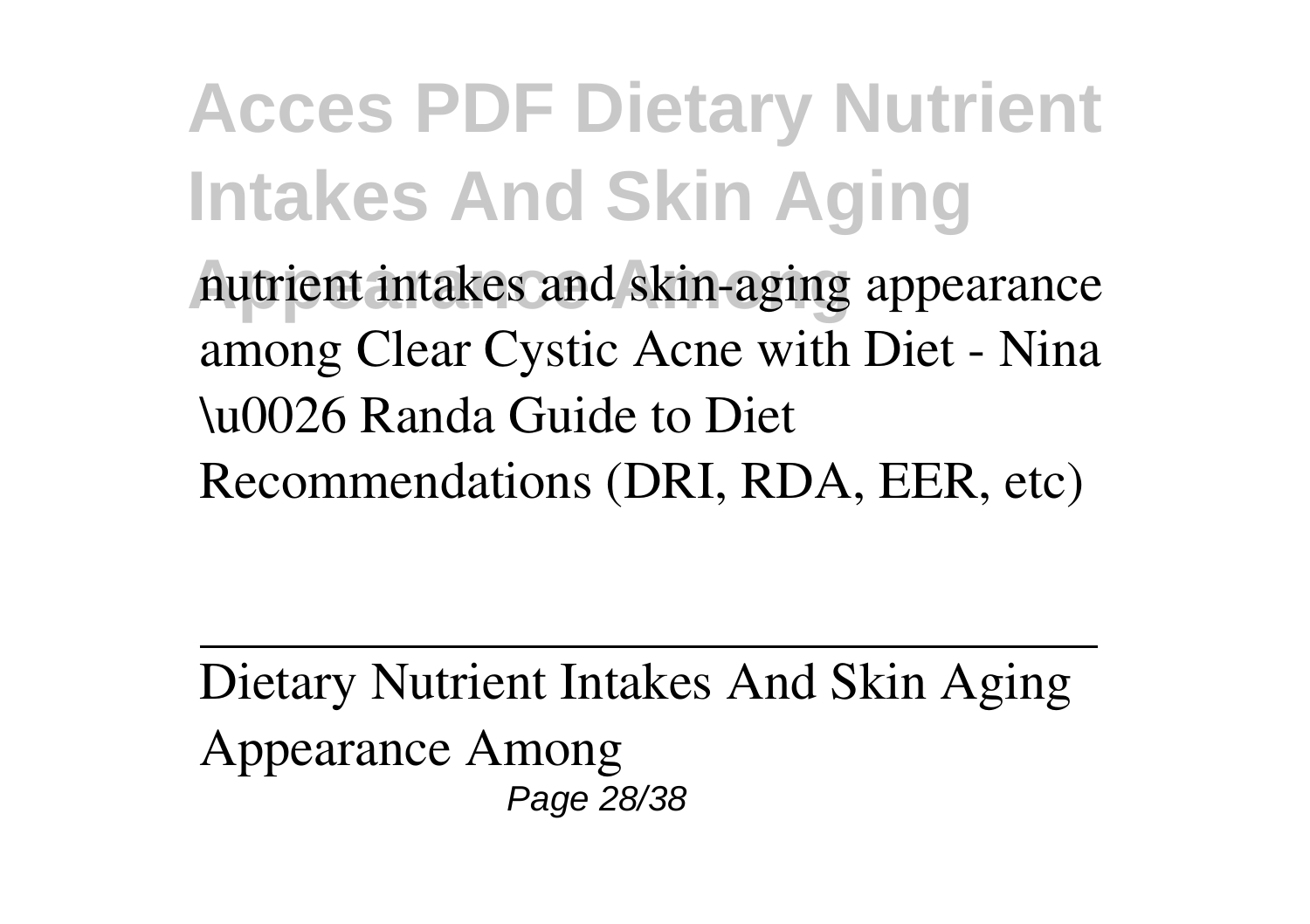**Does Poor Nutrition Affect Your Skin?** Fats. Fat, which is an important component of your diet, plays an essential role in your skin's health. Your skin uses... Vitamins. Vitamin C, or ascorbic acid, maintains your skin's health. Together with vitamin E, it protects your skin... Minerals. Zinc ...

Page 29/38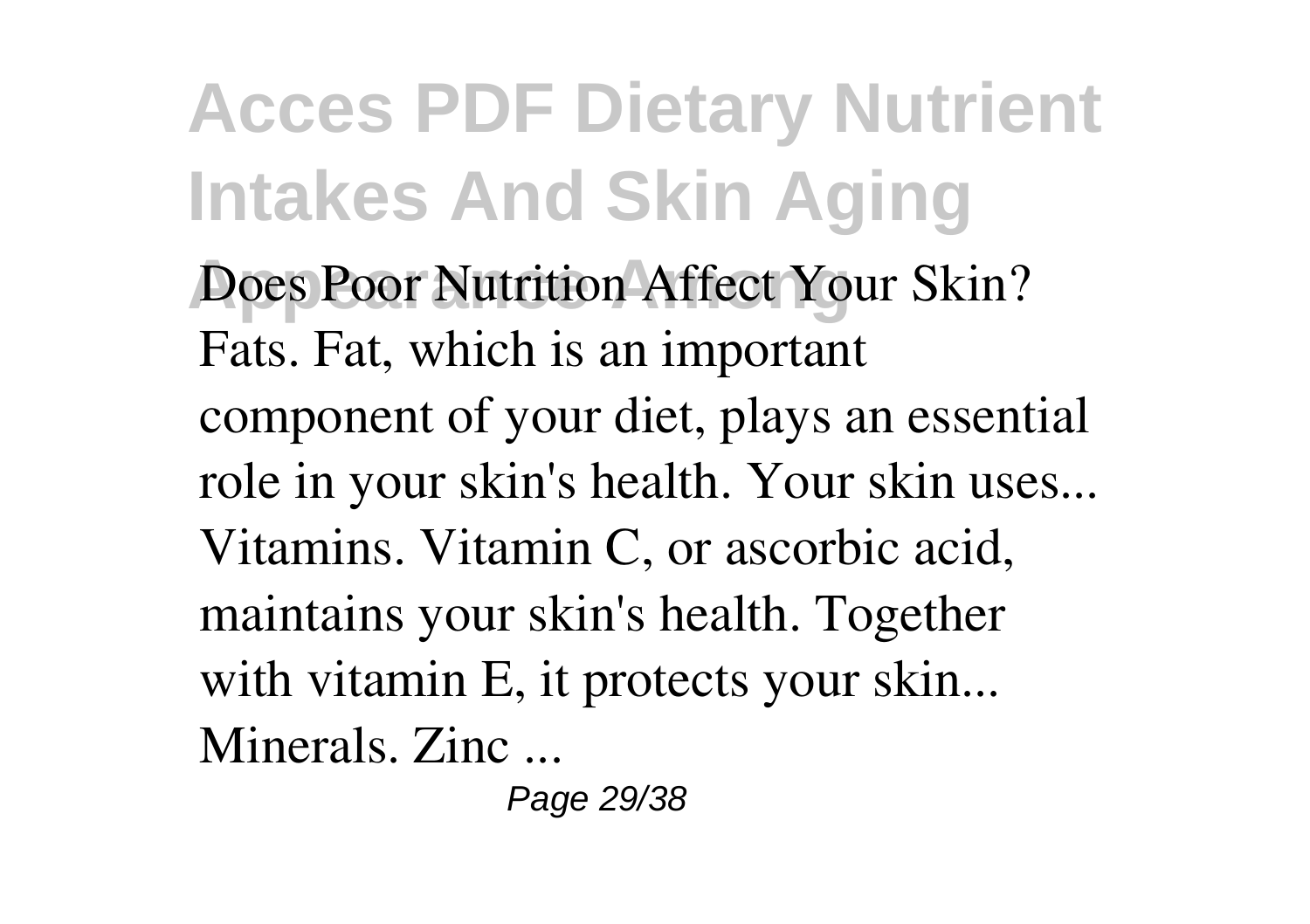**Acces PDF Dietary Nutrient Intakes And Skin Aging Appearance Among**

Does Poor Nutrition Affect Your Skin? | Healthy Eating ...

A nutrient is a substance used by an organism to survive, grow, and reproduce. The requirement for dietary nutrient intake applies to animals, plants, fungi, and Page 30/38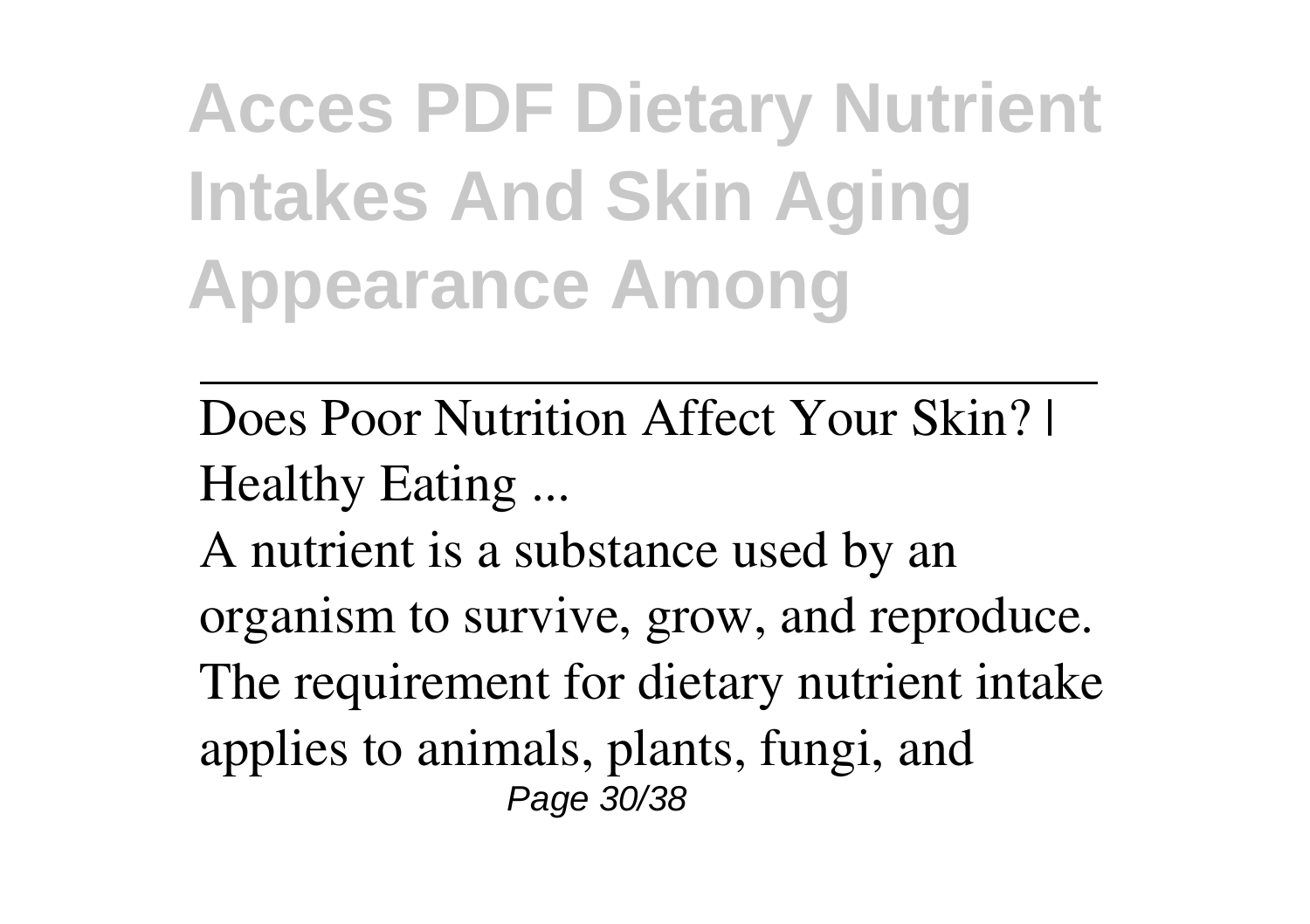protists.Nutrients can be incorporated into cells for metabolic purposes or excreted by cells to create non-cellular structures, such as hair, scales, feathers, or exoskeletons.Some nutrients can be metabolically converted to smaller ...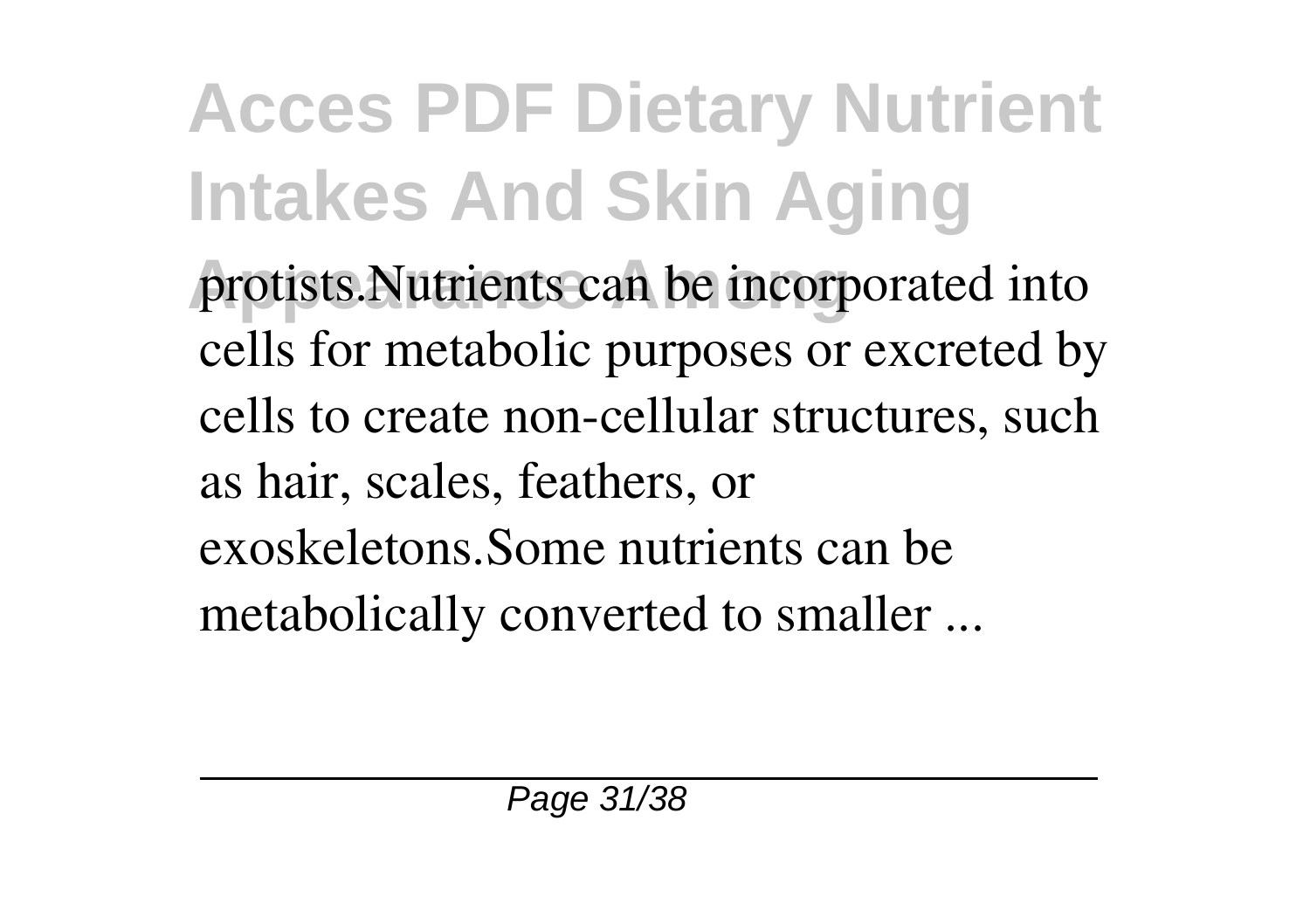**Acces PDF Dietary Nutrient Intakes And Skin Aging Autrient - Wikipedia mong** CONCLUSIONS: Higher intakes of vitamin C and linoleic acid and lower intakes of fats and carbohydrates are associated with better skin-aging appearance. Promoting healthy dietary behaviors may have additional benefit for skin appearance in addition to other health Page 32/38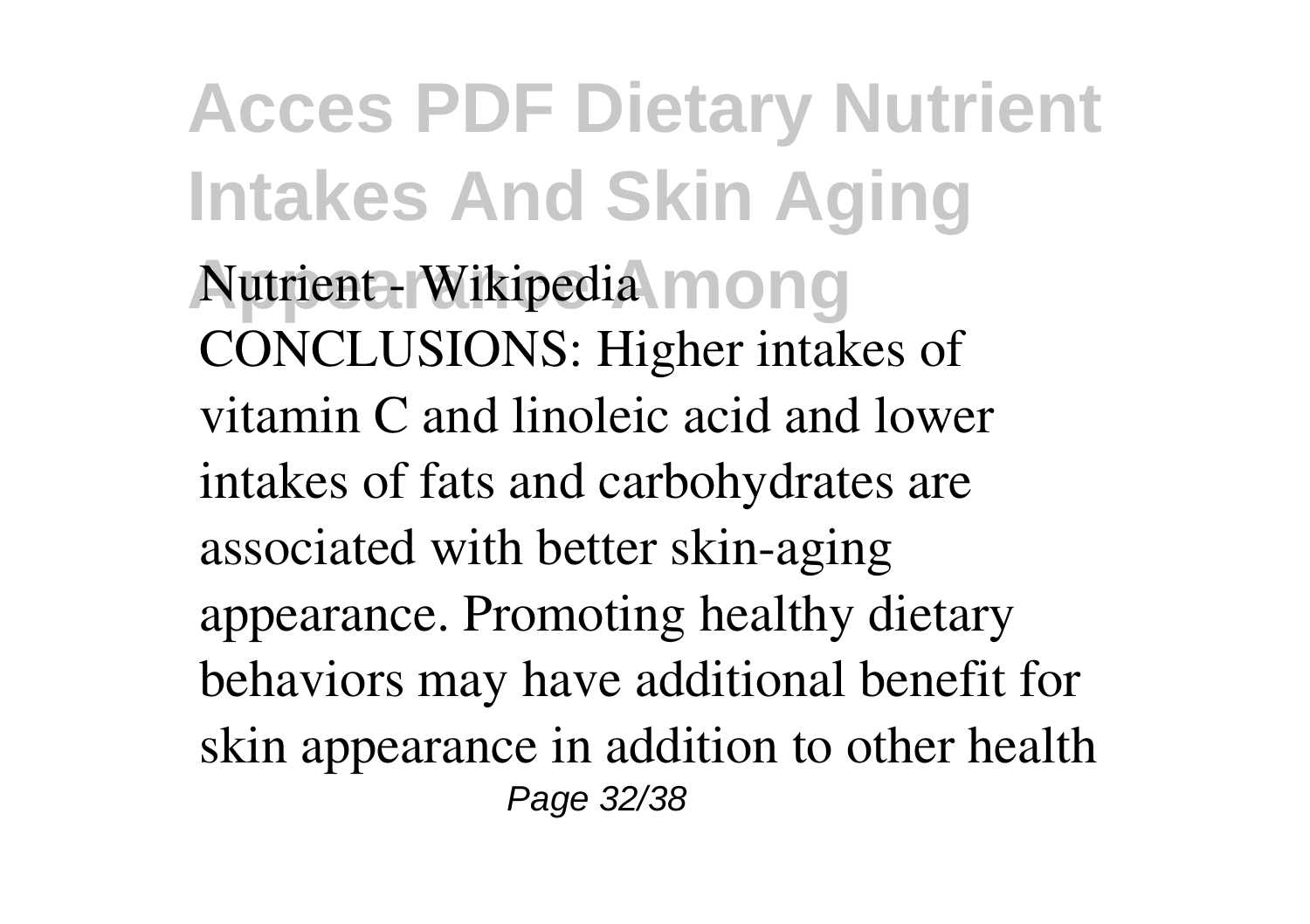**Acces PDF Dietary Nutrient Intakes And Skin Aging** outcomes in the population. PMID: 17921406 [PubMed - in process] So the extra amounts of olive oil that I have been dipping my bread in is just increasing the chance of my skin wrinkling.

Dietary nutrient intakes and skin-aging Page 33/38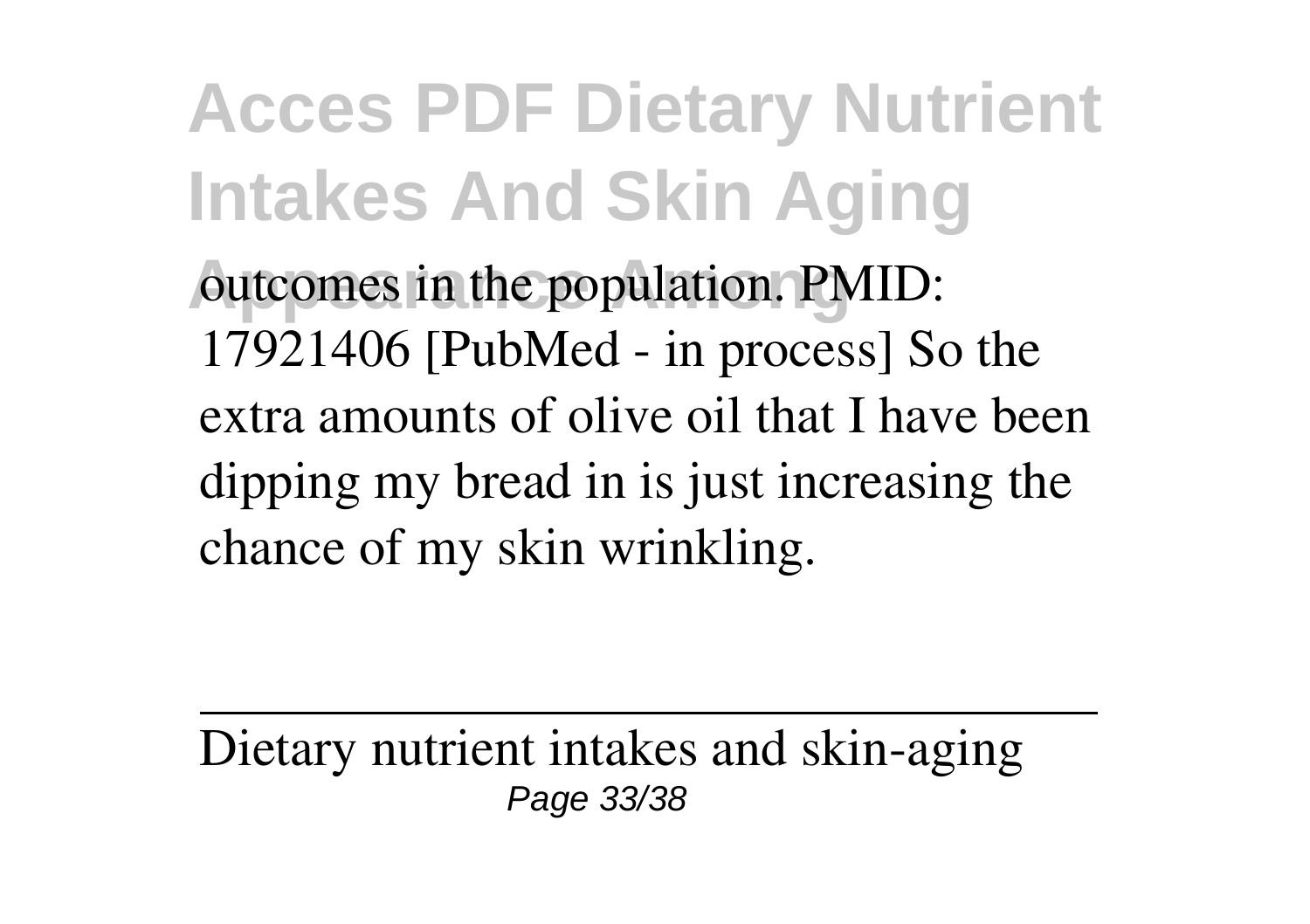**Acces PDF Dietary Nutrient Intakes And Skin Aging Appearance Among** appearance ... The most popular and common food target is the Daily Value or (%DV) this is the percentage that you see on all nutrition facts labels. In addition to this, there is the Recommended Daily Intake (RDI), and Tolerable Upper Limit (UL) that any person should consume.

Page 34/38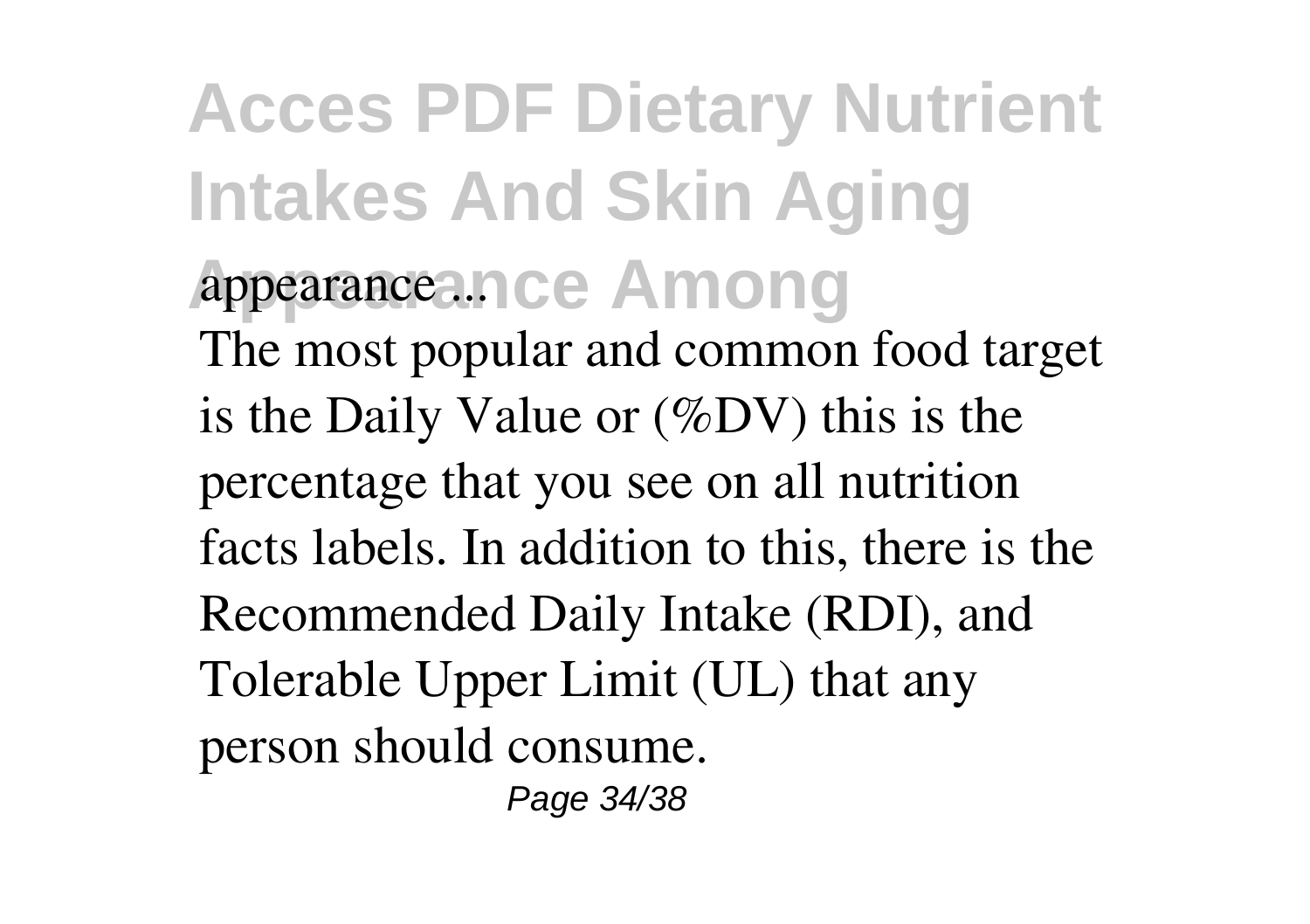**Acces PDF Dietary Nutrient Intakes And Skin Aging Appearance Among**

The Complete Guide to Recommended Daily Intakes and Daily ... Dietary Reference Values (DRVs) comprise a series of estimates of the amount of energy and nutrients needed by different groups of healthy people in the Page 35/38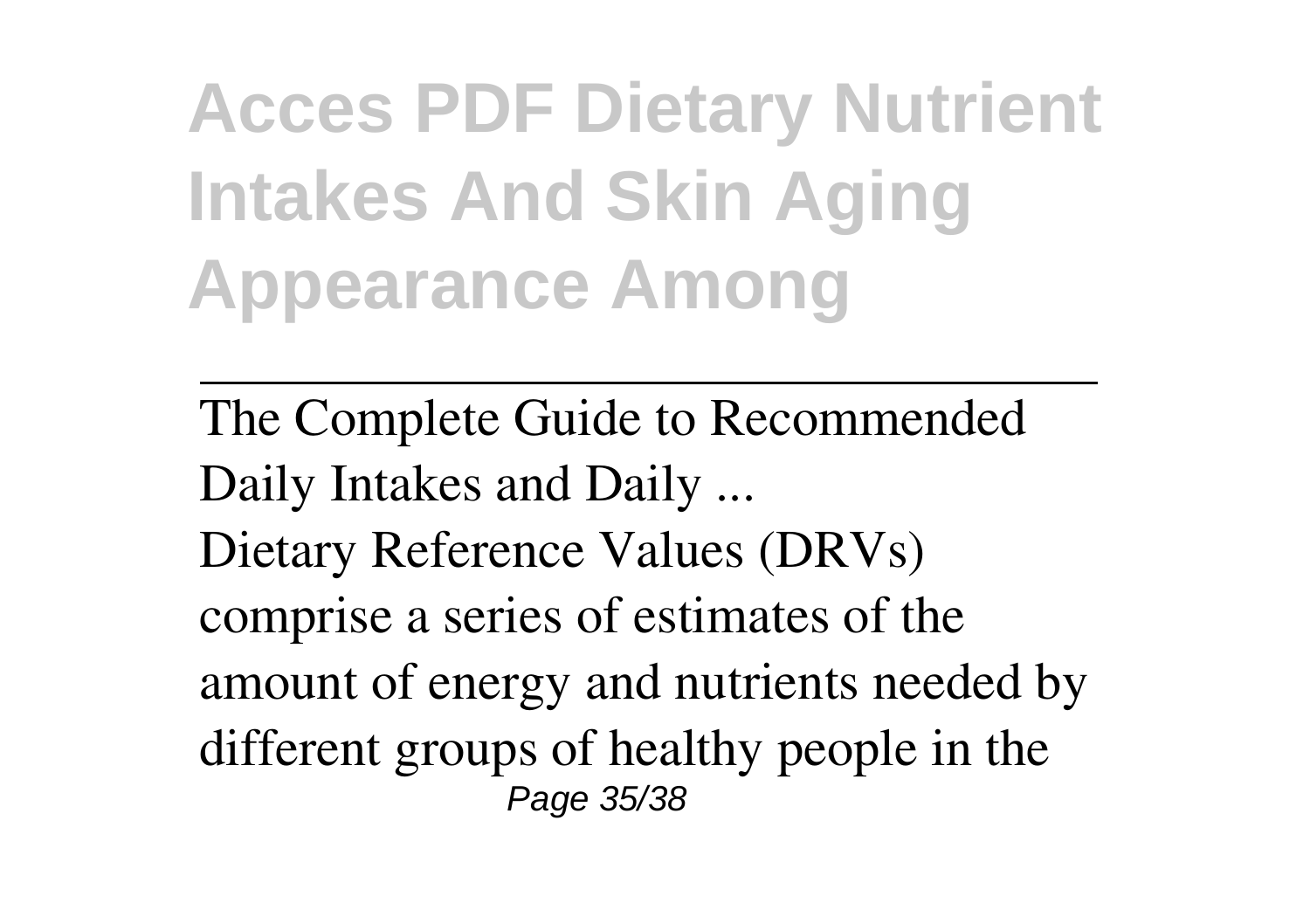**Acces PDF Dietary Nutrient Intakes And Skin Aging UK** population. Included within this definition are three types of estimates: Reference Nutrient Intakes (RNIs), Estimated Average Requirements (EARs) and Lower Reference Nutrient Intakes (LRNIs).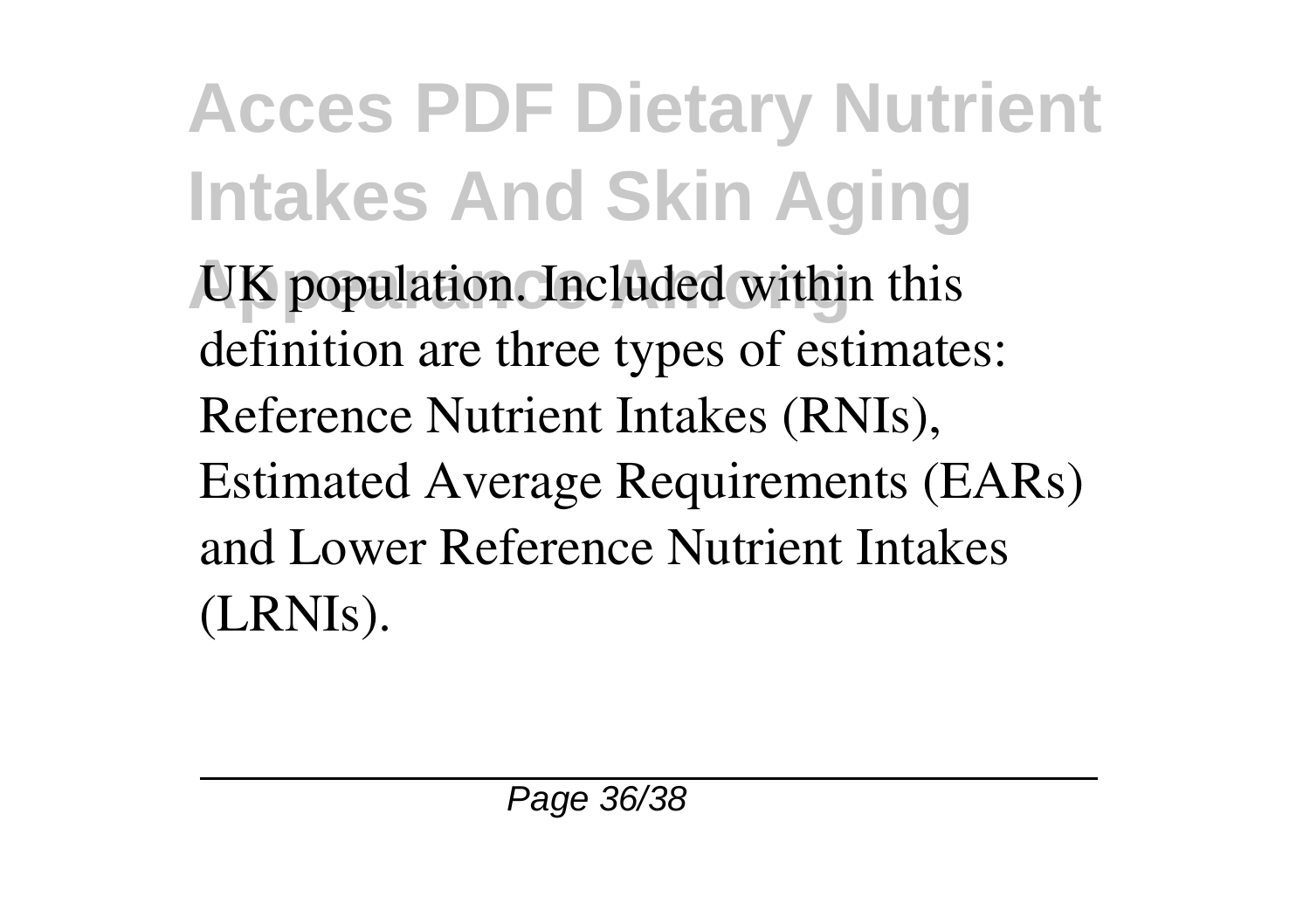- **Nutrient requirements British Nutrition** Foundation
- Common associations between dietary intake and other variables were underestimated because of the lack of accuracy associated with estimating dietary intake. In conclusion, we showed that serum vitamin A concentrations and Page 37/38